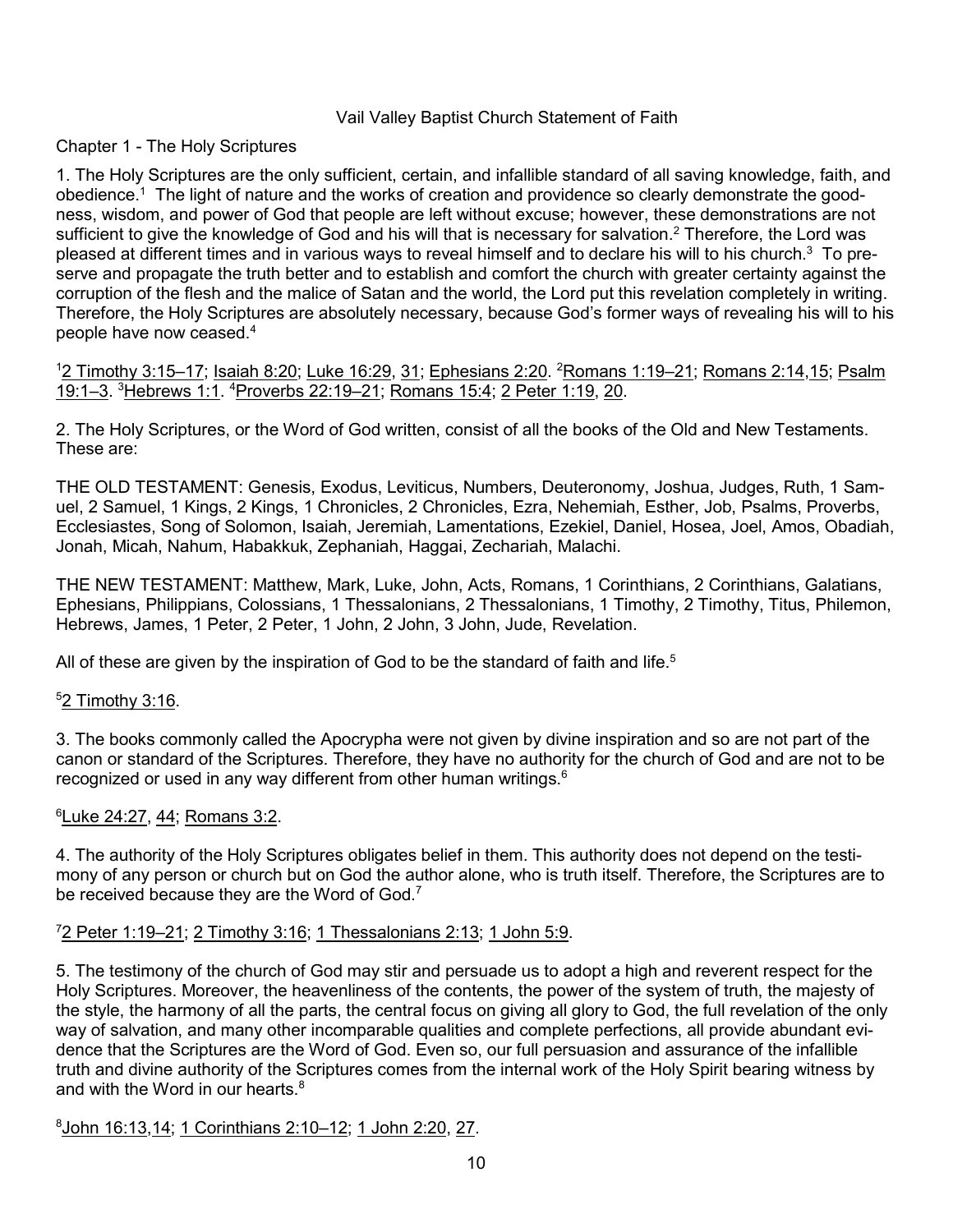6. The whole counsel of God concerning everything essential for his own glory and man's salvation, faith, and life is either explicitly stated or by necessary inference contained in the Holy Scriptures. Nothing is ever to be added to the Scriptures, either by new revelation of the Spirit or by human traditions.<sup>9</sup>

Nevertheless, we acknowledge that the inward illumination of the Spirit of God is necessary for a saving understanding of what is revealed in the Word.<sup>10</sup> We recognize that some circumstances concerning the worship of God and government of the church are common to human actions and organizations and are to be ordered by the light of nature and Christian wisdom, following the general rules of the Word, which must always be observed.<sup>11</sup>

## 9 2 Timothy 3:15–17; Galatians 1:8,9. 10John 6:45; 1 Corinthians 2:9–12. 111 Corinthians 11:13, 14; 1 Corinthians 14:26, 40.

7. Some things in Scripture are clearer than others, and some people understand the teachings more clearly than others.12 However, the things that must be known, believed, and obeyed for salvation are so clearly set forth and explained in one part of Scripture or another that both the educated and uneducated may achieve a sufficient understanding of them by properly using ordinary measures.<sup>13</sup>

## 122 Peter 3:16. <sup>13</sup> Psalm 19:7; Psalm 119:130.

8. The Old Testament was written in Hebrew, the native language of the ancient people of God.14 The New Testament was written in Greek, which at the time it was written was most widely known to the nations. These Testaments were inspired directly by God and by his unique care and providence were kept pure down through the ages. They are therefore true and authoritative<sup>a</sup>, so that in all religious controversies the church must make their ultimate appeal to them.<sup>15</sup> All God's people have a right to and a claim on the Scriptures and are commanded in the fear of God to read<sup>16</sup> and search them.<sup>17</sup> Not all of God's people know these original languages, so the Scriptures are to be translated into the common language of every nation to which they come.18 In this way the Word of God may dwell richly in all, so that they may worship him in an acceptable manner and through patience and the comfort of the Scriptures may have hope.<sup>19</sup>

a *authentical*

<sup>14</sup>Romans 3:2. <sup>15</sup>Isaiah 8:20. <sup>16</sup>Acts 15:15. <sup>17</sup>John 5:39. <sup>18</sup>1 Corinthians 14:6, 9, 11, 12, 24, 28. <sup>19</sup>Colossians 3:16.

9. The infallible rule for interpreting Scripture is the Scripture itself. Therefore, when there is a question about the true and full meaning<sup>c</sup> of any part of Scripture (and each passage has only one meaning, not many), it must be understood in light of other passages that speak more clearly.<sup>20</sup>

c *sense* <sup>20</sup>2 Peter 1:20, 21; Acts 15:15, 16.

10. The supreme judge for deciding all religious controversies and for evaluating all decrees of councils, opinions of ancient writers, human teachings, and individual interpretations<sup>d</sup>, and in whose judgment we are to rest, is nothing but the Holy Scripture delivered by the Spirit. In this Scripture our faith finds its final word.<sup>21</sup>

d *private spirits*

21Matthew 22:29, 31, 32; Ephesians 2:20; Acts 28:23.

Chapter 2 - God and the Holy Trinity

1. The Lord our God is one, the only living and true God.<sup>1</sup> He is self-existent<sup>2</sup> and infinite in being and perfection. His essence cannot be understood by anyone but him.<sup>3</sup> He is a perfectly pure spirit.<sup>4</sup> He is invisible and has no body, parts, or changeable emotions.<sup>a</sup> He alone has immortality, dwelling in light that no one can approach.<sup>5</sup> He is unchangeable,<sup>6</sup> immense,<sup>b,7</sup> eternal,<sup>8</sup> incomprehensible, almighty,<sup>9</sup> in every way infinite, absolutely holy,<sup>10</sup> perfectly wise, wholly free, completely absolute. He works all things according to the counsel of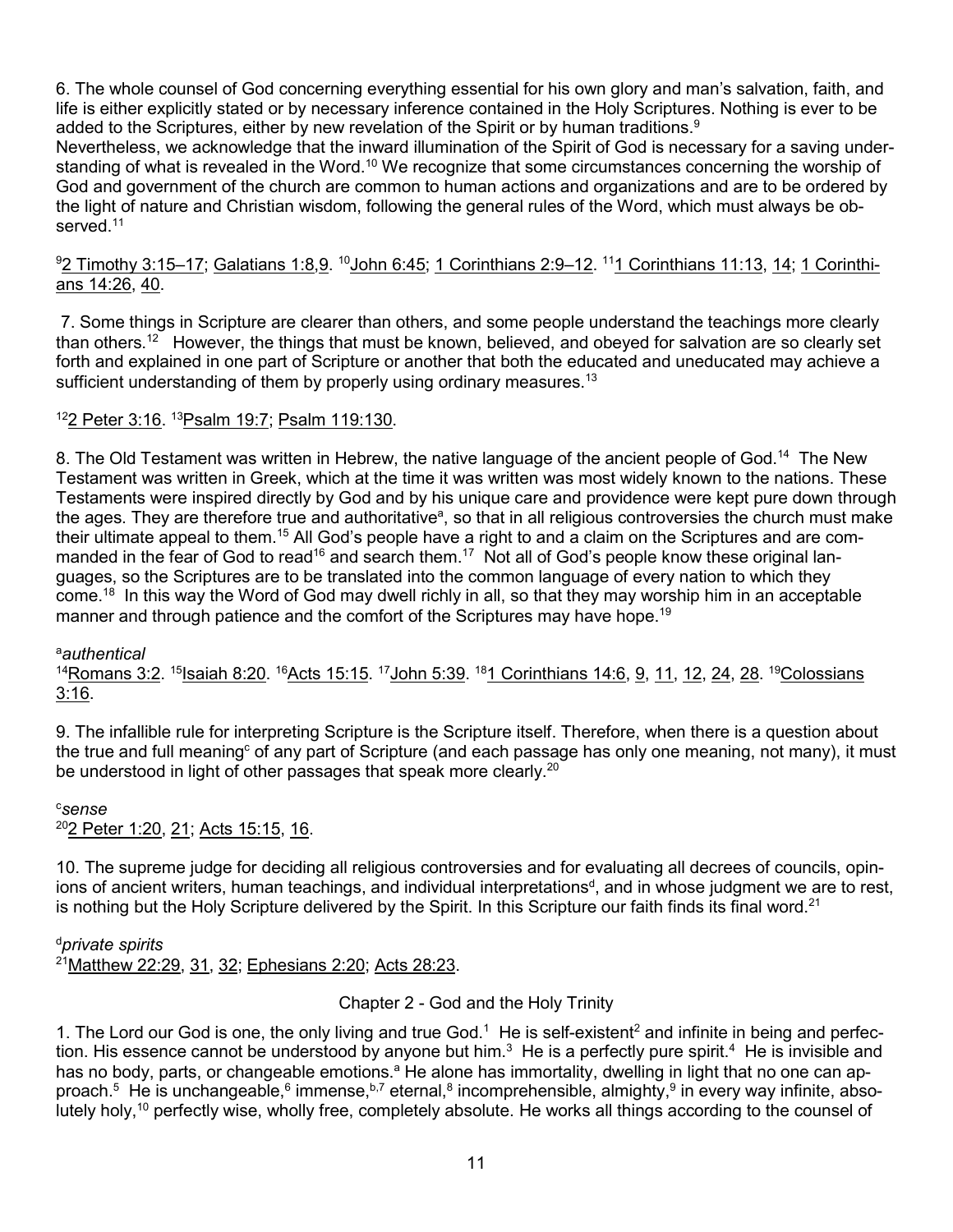his own unchangeable and completely righteous will<sup>11</sup> for his own glory.<sup>12</sup> He is most loving, gracious, merciful, and patient. He overflows with goodness and truth, forgiving iniquity, transgression, and sin. He rewards those who seek him diligently.<sup>13</sup> At the same time, he is perfectly just and terrifying in his judgments.<sup>14</sup> He hates all sin<sup>15</sup> and will certainly not clear the quilty.<sup>16</sup>

## a *passions*

b transcends all space

<sup>1</sup>1 Corinthians 8:4, 6; Deuteronomy 6:4. <sup>2</sup>Jeremiah 10:10; Isaiah 48:12. <sup>3</sup>Exodus 3:14. <sup>4</sup>John 4:24. <sup>5</sup>1 Timothy 1:17; Deuteronomy 4:15, 16. <sup>6</sup>Malachi 3:6. <sup>7</sup>1 Kings 8:27; Jeremiah 23:23. <sup>8</sup>Psalm 90:2. <sup>9</sup>Genesis 17:1. <sup>10</sup>lsaiah 6:3. 11Psalm 115:3; Isaiah 46:10. 12Proverbs 16:4; Romans 11:36. 13Exodus 34:6, 7; Hebrews 11:6. 14Nehemiah 9:32, 33. <sup>15</sup>Psalm 5:5, 6. <sup>16</sup>Exodus 34:7; Nahum 1:2, 3.

2. God has all life,<sup>17</sup> glory,<sup>18</sup> goodness,<sup>19</sup> and blessedness in and of himself; he alone is all-sufficient in himself. He does not need any creature he has made nor does he derive any glory from them.<sup>20</sup> Instead, he demonstrates his own glory in them, by them, to them, and upon them. He alone is the source of all being, and everything is from him, through him, and to him.<sup>21</sup> He has absolute sovereign rule over all creatures, to act through them, for them, or upon them as he pleases.<sup>22</sup> In his sight everything is open and visible.<sup>23</sup> His knowledge is infinite and infallible. It does not depend upon any creature, so for him nothing is contingent or uncertain. $^{24}$  He is absolutely holy in all his plans, in all his works, $^{25}$  and in all his commands. Angels and human beings owe to him all the worship,<sup>26</sup> service, or obedience that creatures owe to the Creator and whatever else he is pleased to require of them.

17 John 5:26. <sup>18</sup> Psalm 148:13. <sup>19</sup> Psalm 119:68. <sup>20</sup> Job 22:2, 3. <sup>21</sup> Romans 11:34–36. <sup>22</sup> Daniel 4:25, 34, 35. <sup>23</sup> Hebrews 4:13. <sup>24</sup>Ezekiel 11:5; Acts 15:18. <sup>25</sup>Psalm 145:17. <sup>26</sup>Revelation 5:12-14.

3. This divine and infinite Being consists of three real persons, $c$  the Father, the Word or Son, and the Holy Spirit.<sup>27</sup> These three have the same substance, power, and eternity, each having the whole divine essence without this essence being divided.<sup>28</sup> The Father is not derived from anyone, neither begotten nor proceeding. The Son is eternally begotten of the Father.<sup>29</sup> The Holy Spirit proceeds from the Father and the Son.<sup>30</sup> All three are infinite and without beginning and are therefore only one God, who is not to be divided in nature and being. Yet these three are distinguished by several distinctive characteristics and personal relations. This truth of the Trinity is the foundation of all of our fellowship with God and of our comforting dependence on him.

c *subsistences*, or individual instances of a given essence  $271$  John 5:7; Matthew 28:19; 2 Corinthians 13:14.  $28$ Exodus 3:14; John 14:11; 1 Corinthians 8:6.  $29$ John 1:14,18. <sup>30</sup> John 15:26; Galatians 4:6.

# Chapter 3 - God's Decree

1. From all eternity God decreed everything that occurs, without reference to anything outside himself.<sup>1</sup> He did this by the perfectly wise and holy counsel of his own will, freely and unchangeably. Yet God did this in such a way that he is neither the author of sin nor has fellowship with any in their sin.<sup>2</sup> This decree does not violate the will of the creature or take away the free working or contingency of second causes. On the contrary, these are established by God's decree.<sup>3</sup> In this decree God's wisdom is displayed in directing all things, and his power and faithfulness are demonstrated in accomplishing his decree.<sup>4</sup>

 $1$ lsaiah 46:10; Ephesians 1:11; Hebrews 6:17; Romans 9:15, 18.  $2$ James 1:13; 1 John 1:5.  $3$ Acts 4:27, 28; John 19:11. <sup>4</sup> Numbers 23:19; Ephesians 1:3–5.

2. God knows everything that could happen under any given conditions.<sup>5</sup> However, his decree of anything is not based on foreseeing it in the future or foreseeing that it would occur under such conditions.<sup>6</sup>

5 Acts 15:18. <sup>6</sup> Romans 9:11, 13, 16, 18.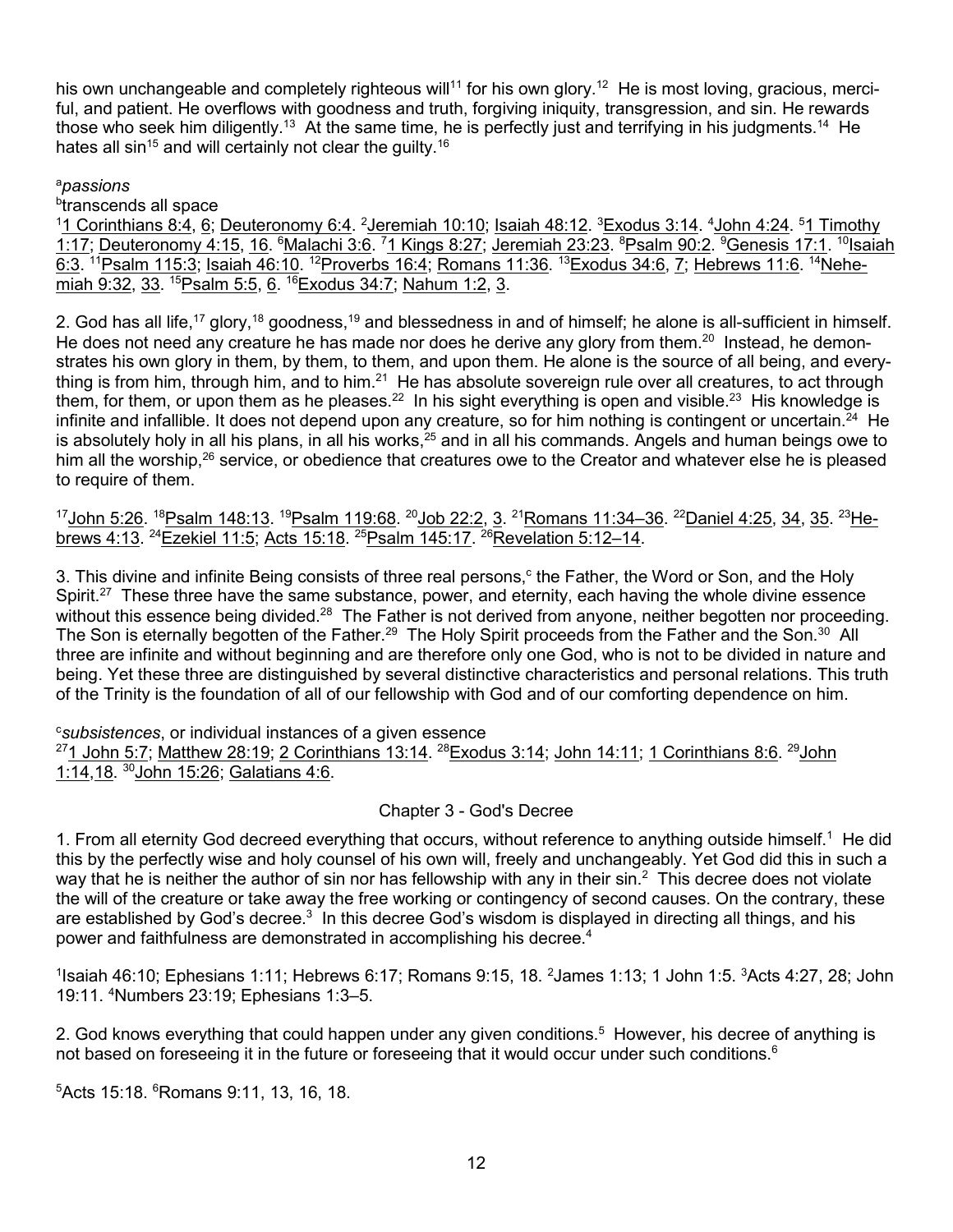3. By God's decree, and for the demonstration of his glory, some human beings and angels are predestined (or foreordained) to eternal life through Jesus Christ,<sup>7</sup> to the praise of his glorious grace.<sup>8</sup> Others are left to live in their sin, leading to their just condemnation, to the praise of his glorious justice.<sup>9</sup>

 $^7$ 1 Timothy 5:21; Matthew 25:34.  $^8$ Ephesians 1:5, 6.  $^9$ Romans 9:22, 23; Jude 4.

4. These predestined and foreordained angels and people are individually and unchangeably designated, and their number is so certain and definite that it cannot be either increased or decreased.<sup>10</sup>

102 Timothy 2:19; John 13:18.

5. Those people who are predestined to life were chosen by God before the foundation of the world, according to his eternal and unchangeable purpose and the secret counsel and good pleasure of his will. He chose them in Christ for eternal glory, purely as a result of his free grace and love,<sup>11</sup> without anything else about them serving as a condition or cause moving him to do so.<sup>12</sup>

<sup>11</sup>Ephesians 1:4, 9, 11; Romans 8:30; 2 Timothy 1:9; 1 Thessalonians 5:9. <sup>12</sup>Romans 9:13, 16; Ephesians 2:5, 12.

6. Just as God has appointed the elect to glory, so he has by the eternal and completely free purpose of his will foreordained all the means.<sup>13</sup> Therefore, those who are elected, being fallen in Adam, are redeemed by Christ<sup>14</sup> and effectually called to faith in Christ by his Spirit working at the appropriate time. They are justified, adopted, sanctified,<sup>15</sup> and kept by his power through faith to salvation.<sup>16</sup> No one but the elect are redeemed by Christ, or effectually called, justified, adopted, sanctified, and saved.17

131 Peter 1:2; 2 Thessalonians 2:13. 141 Thessalonians 5:9, 10. 15Romans 8:30; 2 Thessalonians 2:13. 161 Peter 1:5. 17John 10:26; 17:9; 6:64.

7. The doctrine of the high mystery of predestination is to be handled with special prudence and care so that those heeding the will of God revealed in his Word and obeying him may be assured of their eternal election by the certainty of their effectual calling.<sup>18</sup> In this way this doctrine will give reasons for praise,<sup>19</sup> reverence, and admiration of God, as well as humility,<sup>20</sup> diligence and rich comfort to all who sincerely obey the gospel.<sup>21</sup>

<sup>18</sup>1 Thessalonians 1:4, 5; 2 Peter 1:10. <sup>19</sup>Ephesians 1:6; Romans 11:33. <sup>20</sup>Romans 11:5, 6, 20. <sup>21</sup>Luke 10:20.

#### Chapter 4 - Creation

1. In the beginning God the Father, Son, and Holy Spirit<sup>1</sup> was pleased to create or make the world and all things in it, both visible and invisible, in a six-day period, and all very good.<sup>2</sup> He did this to manifest the glory of his eternal power, wisdom, and goodness. $3$ 

 $1$ John 1:2, 3; Hebrews 1:2; Job 26:13. <sup>2</sup>Colossians 1:16; Genesis 1:31.  $3$ Romans 1:20.

2. After God had made all the other creatures, he created humanity. He made them male and female,<sup>4</sup> with rational and immortal souls,<sup>5</sup> thereby making them suited to that life lived unto God for which they were created. They were made in the image of God, being endowed with knowledge, righteousness, and true holiness.<sup>6</sup> They had the law of God written in their hearts<sup>7</sup> and the power to fulfill it. Even so, they could still transgress the law, because they were left to the liberty of their own will, which was subject to change.<sup>8</sup>

<sup>4</sup>Genesis 1:27. <sup>5</sup>Genesis 2:7. <sup>6</sup>Ecclesiastes 7:29; Genesis 1:26. <sup>7</sup>Romans 2:14, 15. <sup>8</sup>Genesis 3:6.

3. In addition to the law written in their hearts, they received a command not to eat from the tree of the knowledge of good and evil.<sup>9</sup> As long as they obeyed this command, they were happy in their communion with God and had dominion over the creatures.<sup>10</sup>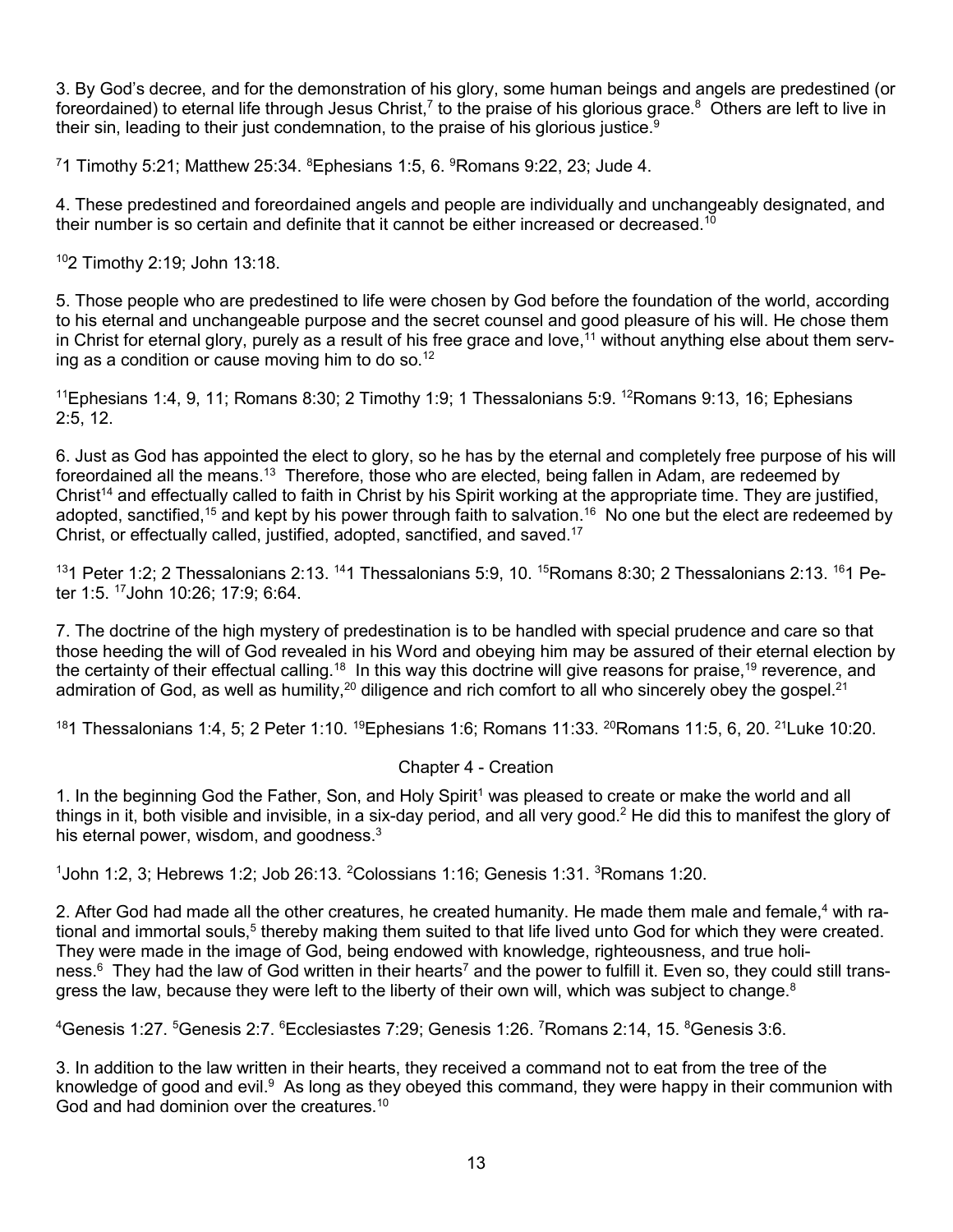### Chapter 5 - Divine Providence

1. God the good Creator of all things, in his infinite power and wisdom, upholds, directs, arranges, and governs all creatures and things,<sup>1</sup> from the greatest to the least,<sup>2</sup> by his perfectly wise and holy providence, to the purpose for which they were created. He governs according to his infallible foreknowledge and the free and unchangeable counsel of his own will. His providence leads to the praise of the glory of his wisdom, power, justice, infinite goodness, and mercy.<sup>3</sup>

<sup>1</sup>Hebrews 1:3; Job 38:11; Isaiah 46:10, 11; Psalms 135:6. <sup>2</sup>Matthew 10:29–31. <sup>3</sup>Ephesians 1:11.

2. All things come to pass unchangeably and certainly in relation to the foreknowledge and decree of God,<sup>4</sup> who is the first cause. Thus, nothing happens to anyone by chance or outside of God's providence.<sup>5</sup> Yet by the same providence God arranges all things to occur according to the nature of second causes, either necessarily, freely, or in response to other causes.<sup>6</sup>

4 Acts 2:23. <sup>5</sup> Proverbs 16:33. <sup>6</sup> Genesis 8:22.

3. In his ordinary providence, God makes use of means,<sup>7</sup> though he is free to work apart from them,<sup>8</sup> beyond them, $9$  and contrary to them<sup>10</sup> at his pleasure.

 $^7$ Acts 27:31, 44; Isaiah 55:10, 11.  $^8$ Hosea 1:7.  $^9$ Romans 4:19–21.  $^{10}$ Daniel 3:27.

4. The almighty power, unsearchable wisdom, and infinite goodness of God are so thoroughly demonstrated in his providence, that his sovereign plan includes even the first fall and every other sinful action both of angels and humans.<sup>11</sup> God's providence over sinful actions does not occur by simple permission. Instead, God most wisely and powerfully limits and in other ways arranges and governs sinful actions.<sup>12</sup> Through a complex arrangement of methods he governs sinful actions to accomplish his perfectly holy purposes.<sup>13</sup> Yet he does this in such a way that the sinfulness of their acts arises only from the creatures and not from God. Because God is altogether holy and righteous, he can neither originate nor approve of  $sin<sup>14</sup>$ 

<sup>11</sup>Romans 11:32–34; 2 Samuel 24:1, 1 Chronicles 21:1. <sup>12</sup>2 Kings 19:28; Psalms 76:10. <sup>13</sup>Genesis 50:20; Isaiah 10:6, 7, 12. 14Psalms 50:21; 1 John 2:16.

5. The perfectly wise, righteous, and gracious God often allows his own children for a time to experience a variety of temptations and the sinfulness of their own hearts. He does this to chastise them for their former sins or to make them aware of the hidden strength of the corruption and deceitfulness of their hearts so that they may be humbled. He also does this to lead them to a closer and more constant dependence on him to sustain them, to make them more cautious about all future circumstances that may lead to sin, and for other just and holy purposes.15 So whatever happens to any of his elect happens by his appointment, for his glory, and for their  $qood.<sup>16</sup>$ 

152 Chronicles 32:25, 26, 31; 2 Corinthians 12:7-9. <sup>16</sup> Romans 8:28.

6. God, as the righteous judge, sometimes blinds and hardens wicked and ungodly people because of their sins.<sup>17</sup> He withholds his grace from them, by which they could have been enlightened in their understanding and had their hearts renewed.<sup>18</sup> Not only that, but sometimes he also takes away the gifts they already had<sup>19</sup> and exposes them to situations that their corrupt natures turn into opportunities for sin.<sup>20</sup> Moreover, he gives them over to their own lusts, the temptations of the world, and the power of Satan.<sup>21</sup> so that they harden themselves in response to the same influences that God uses to soften others. $22$ 

 $17$ Romans 1:24–26, 28; Romans 11:7, 8.  $18$ Deuteronomy 29:4.  $19$ Matthew 13:12.  $20$ Deuteronomy 2:30; 2 Kings 8:12, 13. 21Psalms 81:11, 12; 2 Thessalonians 2:10–12. 22Exodus 8:15, 32; Isaiah 6:9, 10; 1 Peter 2:7, 8.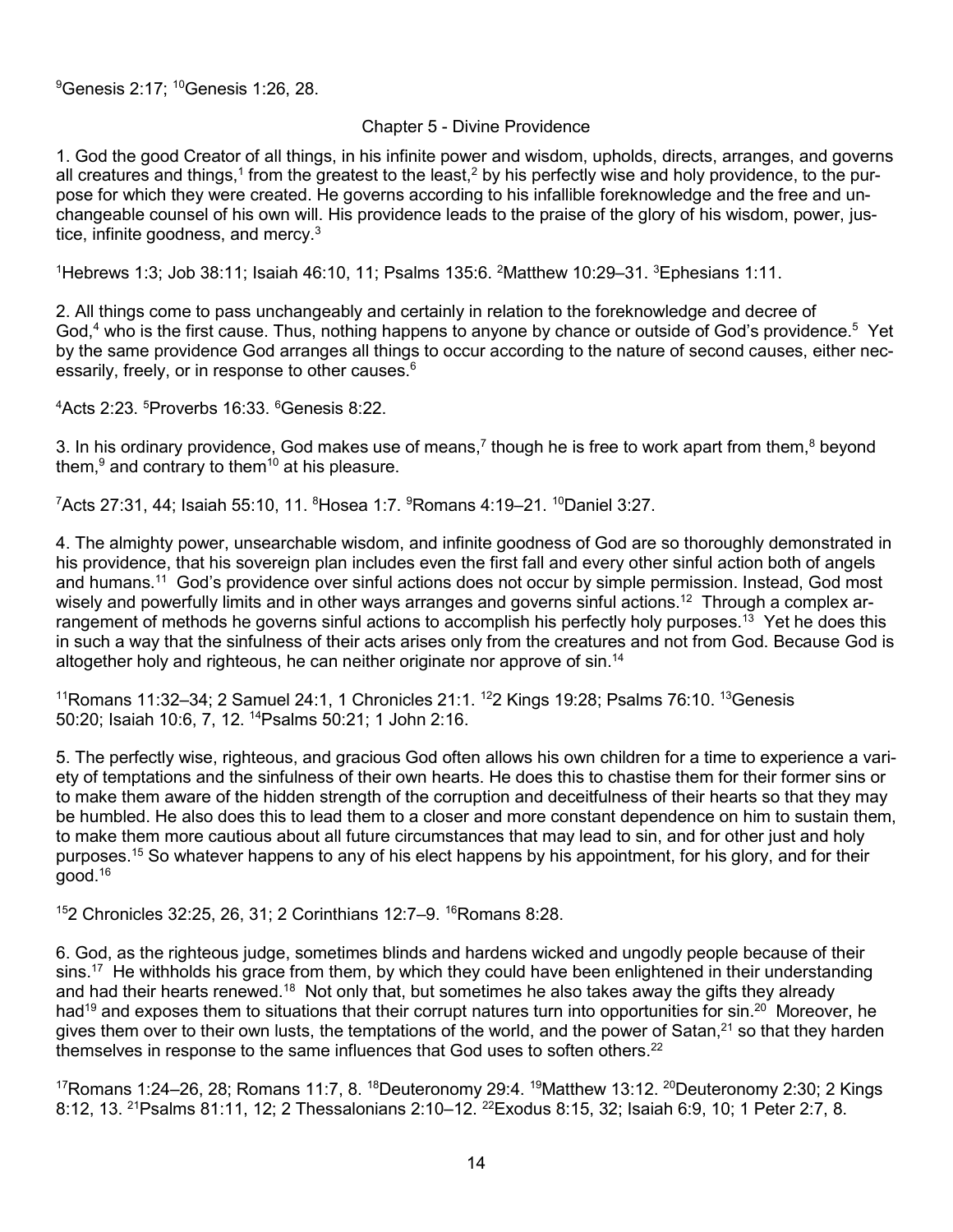7. The providence of God in a general way includes all creatures, but in a special way it takes care of his church and arranges all things to its good.23

 $231$  Timothy 4:10; Amos 9:8, 9; Isaiah 43:3-5.

Chapter 6 - The Fall of Mankind, and Sin and Its Punishment

1. God created humanity upright and perfect. He gave them a righteous law that would have led to life if they had kept it but threatened death if they broke it.<sup>1</sup> Yet they did not remain for long in this position of honor. Satan used the craftiness of the serpent to seduce Eve, who then seduced Adam. Adam acted without any outside compulsion and deliberately transgressed the law of their creation and the command given to them by eating the forbidden fruit.<sup>2</sup> God was pleased, in keeping with his wise and holy counsel, to permit this act, because he had purposed to direct it for his own glory.

 $1$ Genesis 2:16, 17.  $2$ Genesis 3:12, 13; 2 Corinthians 11:3.

2. By this sin our first parents fell from their original righteousness and communion with God. We fell in them, and through this, death came upon all.<sup>3</sup> All became dead in  $\sin^4$  and completely defiled in all the capabilities and parts of soul and body.<sup>5</sup>

 $^3$ Romans 3:23.  $^4$ Romans 5:12ff.  $^5$ Titus 1:15; Genesis 6:5; Jeremiah 17:9; Romans 3:10–19.

3. By God's appointment, they were the root and the representatives of the whole human race. Because of this, the guilt of their sin was accounted, and their corrupt nature passed on, to all their offspring who descended from them by ordinary procreation.<sup>6</sup> Their descendants are now conceived in sin<sup>7</sup> and are by nature children of wrath, $8$  the servants of sin, and partakers of death $9$  and all other miseries—spiritual, temporal, and eternal—unless the Lord Jesus sets them free.10

 $^6$ Romans 5:12–19; 1 Corinthians 15:21, 22, 45, 49. <sup>7</sup>Psalms 51:5; Job 14:4.  $^8$ Ephesians 2:3.  $^9$ Romans 6:20; 5:12. 10Hebrews 2:14, 15; 1 Thessalonians 1:10.

4. All actual transgressions arise from this first corruption.<sup>11</sup> By it we are thoroughly biased against, and disabled and antagonistic toward all that is good, and we are completely inclined toward all that is evil.<sup>12</sup>

 $11$ James 1:14, 15; Matthew 15:19.  $12$ Romans 8:7; Colossians 1:21.

5. During this life, this corruption of nature remains in those who are regenerated.<sup>13</sup> Even though it is pardoned and put to death through Christ, yet both this corruption of nature and all actions arising from it are truly and actually sin.14

 $13$ Romans 7:18,23; Ecclesiastes 7:20; 1 John 1:8.  $14$ Romans 7:23–25; Galatians 5:17.

### Chapter 7 - God's Covenant

1. Though rational creatures are responsible to obey God as their Creator, the distance between God and these creatures is so great that they could never have attained the reward of life except by God's voluntary condescension. He has been pleased to express this through a covenant framework.1

1 Luke 17:10; Job 35:7, 8.

2. Since humanity brought itself under the curse of the law by its fall, it pleased the Lord to make a covenant of grace.<sup>2</sup> In this covenant he freely offers to sinners life and salvation through Jesus Christ. On their part he requires faith in him, that they may be saved,<sup>3</sup> and promises to give his Holy Spirit to all who are ordained to eternal life, to make them willing and able to believe.<sup>4</sup>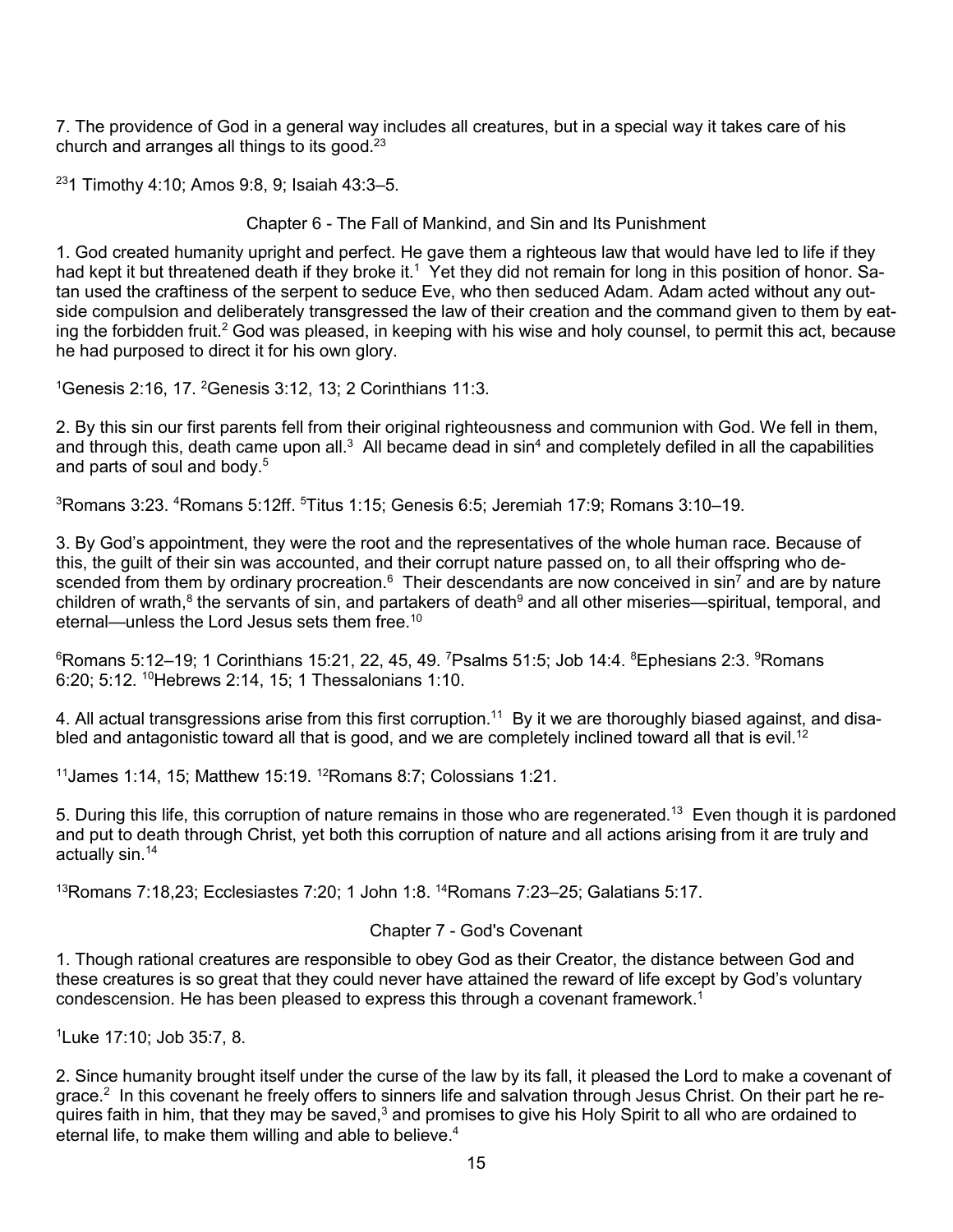$^2$ Genesis 2:17; Galatians 3:10; Romans 3:20, 21.  $^3$ Romans 8:3; Mark 16:15, 16; John 3:16.  $^4$ Ezekiel 36:26, 27; John 6:44, 45; Psalms 110:3.

3. This covenant is revealed in the gospel. It was revealed first of all to Adam in the promise of salvation through the seed of the woman.<sup>5</sup> After that, it was revealed step by step until the full revelation of it was completed in the New Testament.<sup>6</sup> This covenant is based on the eternal covenant transaction between the Father and the Son concerning the redemption of the elect.<sup>7</sup> Only through the grace of this covenant have those saved from among the descendants of fallen Adam obtained life and blessed immortality. Humanity is now utterly incapable of being accepted by God on the same terms on which Adam was accepted in his state of innocence.<sup>8</sup>

 $^5$ Genesis 3:15.  $^6$ Hebrews 1:1. <sup>7</sup>2 Timothy 1:9; Titus 1:2;  $^8$ Hebrews 11:6, 13; Romans 4:1, 2ff.; Acts 4:12; John 8:56.

### Chapter 8 - Christ the Mediator

1. God was pleased, in his eternal purpose, to choose and ordain the Lord Jesus, his only begotten Son, according to the covenant made between them, to be the mediator between God and humanity.1 God chose him to be prophet,<sup>2</sup> priest,<sup>3</sup> and king,<sup>4</sup> and to be head and savior of the church,<sup>5</sup> the heir of all things,<sup>6</sup> and judge of the world.7 From all eternity, God gave to the Son a people to be his offspring. In time these people would be redeemed, called, justified, sanctified, and glorified by him.<sup>8</sup>

 $1$ lsaiah 42:1; 1 Peter 1:19, 20. <sup>2</sup>Acts 3:22. <sup>3</sup>Hebrews 5:5, 6. <sup>4</sup>Psalms 2:6; Luke 1:33. <sup>5</sup>Ephesians 1:22, 23. <sup>6</sup>Hebrews 1:2. <sup>7</sup>Acts 17:31. <sup>8</sup>Isaiah 53:10; John 17:6; Romans 8:30.

2. The Son of God, the second person of the Holy Trinity, is truly and eternally God. He is the brightness of the Father's glory, the same in substance and equal with him. He made the world and sustains and governs everything he has made. When the fullness of time came, he took upon himself human nature, with all the essential properties and common weaknesses of it<sup>9</sup> but without sin.<sup>10</sup> He was conceived by the Holy Spirit in the womb of the Virgin Mary. The Holy Spirit came down upon her, and the power of the Most High overshadowed her. Thus, he was born of a woman from the tribe of Judah, a descendant of Abraham and David in fulfillment of the Scriptures.<sup>11</sup> Two whole, perfect, and distinct natures were inseparably joined together in one person, without converting one into the other or mixing them together to produce a different or blended nature. This person is truly God and truly man, yet one Christ, the only mediator between God and humanity.<sup>12</sup>

 $^9$ John 1:14; Galatians 4;4.  $^{10}$ Romans 8:3; Hebrews 2:14, 16, 17; Hebrews 4:15.  $^{11}$ Matthew 1:22, 23; Luke 1:27, 31, 35. 12Romans 9:5; 1 Timothy 2:5.

3. The Lord Jesus, in his human nature united in this way to the divine in the person of the Son, was sanctified and anointed with the Holy Spirit beyond measure.<sup>13</sup> He had in himself all the treasures of wisdom and knowledge.<sup>14</sup> The Father was pleased to make all fullness dwell in him<sup>15</sup> so that—being holy, harmless, undefiled,<sup>16</sup> and full of grace and truth<sup>17</sup>—he was thoroughly qualified to carry out the office of mediator and guarantor.<sup>18</sup> He did not take this office upon himself but was called to it by his Father,<sup>19</sup> who put all power and judgment in his hand and commanded him to carry them out.<sup>20</sup>

<sup>13</sup>Psalms 45:7; Acts 10:38; John 3:34. <sup>14</sup>Colossians 2:3. <sup>15</sup>Colossians 1:19. <sup>16</sup>Hebrews 7:26. <sup>17</sup>John 1:14. <sup>18</sup>Hebrews 7:22. <sup>19</sup> Hebrews 5:5. <sup>20</sup> John 5:22, 27; Matthew 28:18; Acts 2:36.

4. The Lord Jesus most willingly undertook this office.<sup>21</sup> To discharge it, he was born under the law<sup>22</sup> and perfectly fulfilled it. He also experienced the punishment that we deserved and that we should have endured and suffered.<sup>23</sup> He was made sin and a curse for us.<sup>24</sup> He endured extremely heavy sorrows in his soul and extremely painful sufferings in his body.25 He was crucified and died and remained in a state of death, yet his body did not decay.<sup>26</sup> On the third day he arose from the dead<sup>27</sup> with the same body in which he suffered.<sup>28</sup> In this body he also ascended into heaven,  $29$  where he sits at the right hand of his Father, interceding.  $30$  He will return to judge men and angels at the end of the age.<sup>31</sup>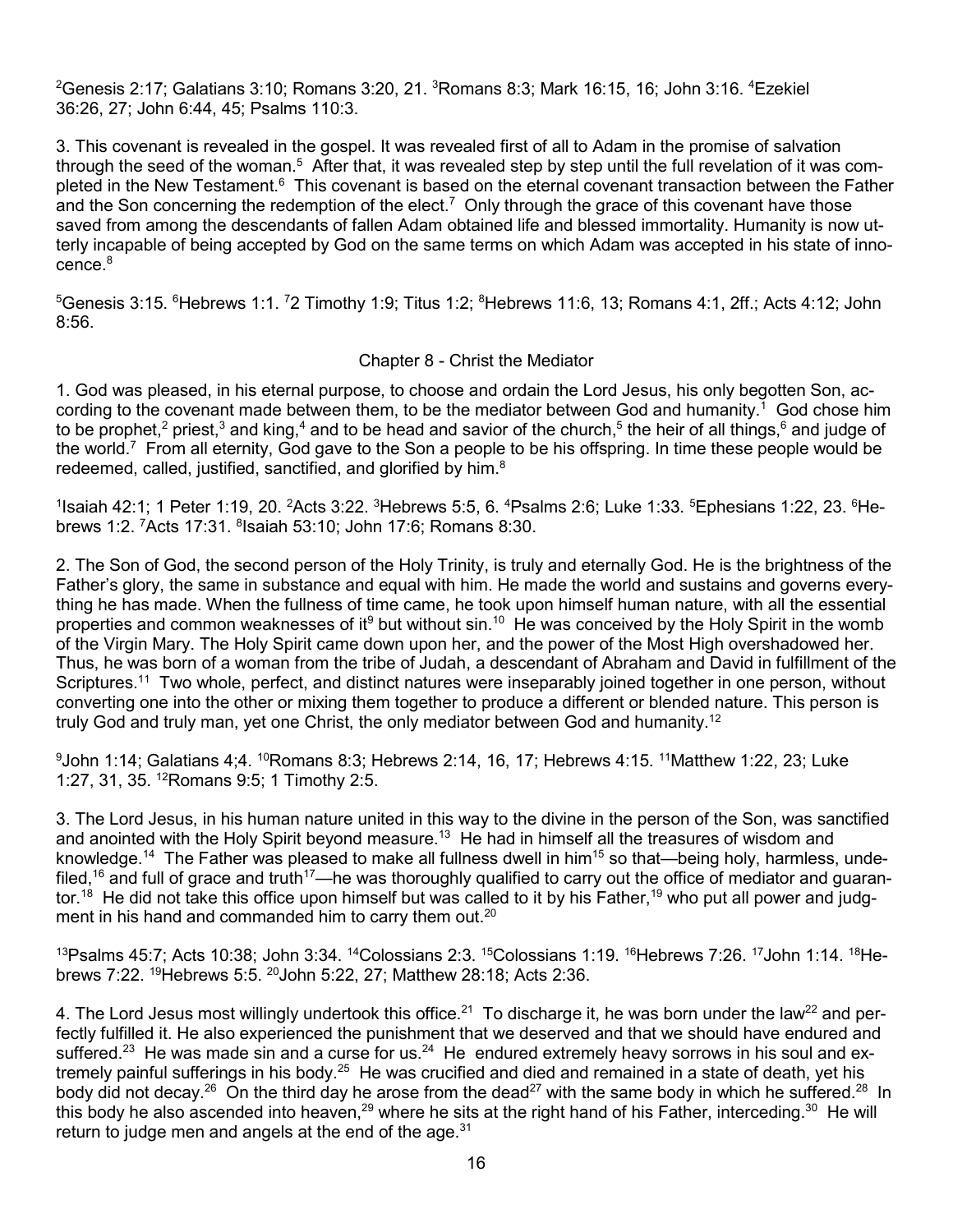$21$ Psalms 40:7, 8; Hebrews 10:5–10; John 10:18.  $22$ Gal 4:4; Matthew 3:15.  $23$ Galatians 3:13; Isaiah 53:6; 1 Peter 3:18. <sup>24</sup>2 Corinthians 5:21. <sup>25</sup>Matthew 26:37, 38; Luke 22:44; Matthew 27:46. <sup>26</sup>Acts 13:37. <sup>27</sup>1 Corinthians 15:3, 4. 28John 20:25, 27. 29Mark 16:19; Acts 1:9–11. 30Romans 8:34; Hebrews 9:24. 31Acts 10:42; Romans 14:9, 10; Acts 1:11; 2 Peter 2:4.

5. The Lord Jesus has fully satisfied the justice of God, obtained reconciliation, and purchased an everlasting inheritance in the kingdom of heaven for all those given to him by the Father.<sup>32</sup> He has accomplished these things by his perfect obedience and sacrifice of himself, which he once for all offered up to God through the eternal Spirit.<sup>33</sup>

 $32$ John 17:2; Hebrews 9:15.  $33$ Hebrews 9:14; Hebrews 10:14; Romans 3:25, 26.

6. The price of redemption was not actually paid by Christ till after his incarnation. Yet the virtue, efficacy, and benefit of it was imparted to the elect in every age since the beginning of the world, in and by those promises, types, and sacrifices that revealed him and pointed to him as the seed that would bruise the serpent's head<sup>34</sup> and the Lamb slain from the foundation of the world.<sup>35</sup> He is the same yesterday and today and for $e$ ver $^{36}$ 

 $341$  Corinthians 4:10; Hebrews 4:2: 1 Peter 1:10, 11,  $35$ Revelation 13:8,  $36$ Hebrews 13:8.

7. In his work of mediation, Christ acts according to both natures, by each nature doing what is appropriate to itself. Even so, because of the unity of the person, that which is appropriate to one nature is sometimes in Scripture attributed to the person under the designation of the other nature.<sup>37</sup>

37John 3:13; Acts 20:28.

8. To all those for whom Christ has obtained eternal redemption, he certainly and effectually applies and imparts it. He intercedes for them,<sup>38</sup> unites them to himself by his Spirit, and reveals to them in and by his Word the mystery of salvation. He persuades them to believe and obey<sup>39</sup> and governs their hearts by his Word and Spirit.<sup>40</sup> He overcomes all their enemies by his almighty power and wisdom.<sup>41</sup> using methods and ways that are perfectly consistent with his wonderful and unsearchable governance. All these things are by free and absolute grace, apart from any condition for obtaining it that is foreseen in them.<sup>42</sup>

 $38$ John 6:37; John 10:15, 16; John 17:9; Romans 5:10.  $39$ John 17:6; Ephesians 1:9; 1 John 5:20.  $40$ Romans 8:9, 14. 41Psalms 110:1; 1 Corinthians 15:25, 26. 42John 3:8; Ephesians 1:8.

9. This office of mediator between God and humanity is appropriate for Christ alone, who is the prophet, priest, and king of the church of God. This office may not be transferred from him to anyone else, either in whole or in part.43

431 Timothy 2:5.

10. The number and character of these offices is essential. Because we are ignorant, we need his prophetic office.<sup>44</sup> Because we are alienated from God and imperfect in the best of our service, we need his priestly office to reconcile us and present us to God as acceptable.<sup>45</sup> Because we are hostile and utterly unable to return to God, and so that we can be rescued and made secure from our spiritual enemies, we need his kingly office to convince, subdue, draw, sustain, deliver, and preserve us for his heavenly kingdom.<sup>46</sup>

44John 1:18. 45Colossians 1:21; Galatians 5:17. 46John 16:8; Psalms 110:3; Luke 1:74, 75.

### Chapter 9 - Free Will

1. God has endowed human will with natural liberty and power to act on choices so that it is neither forced nor inherently bound by nature to do good or evil.<sup>1</sup>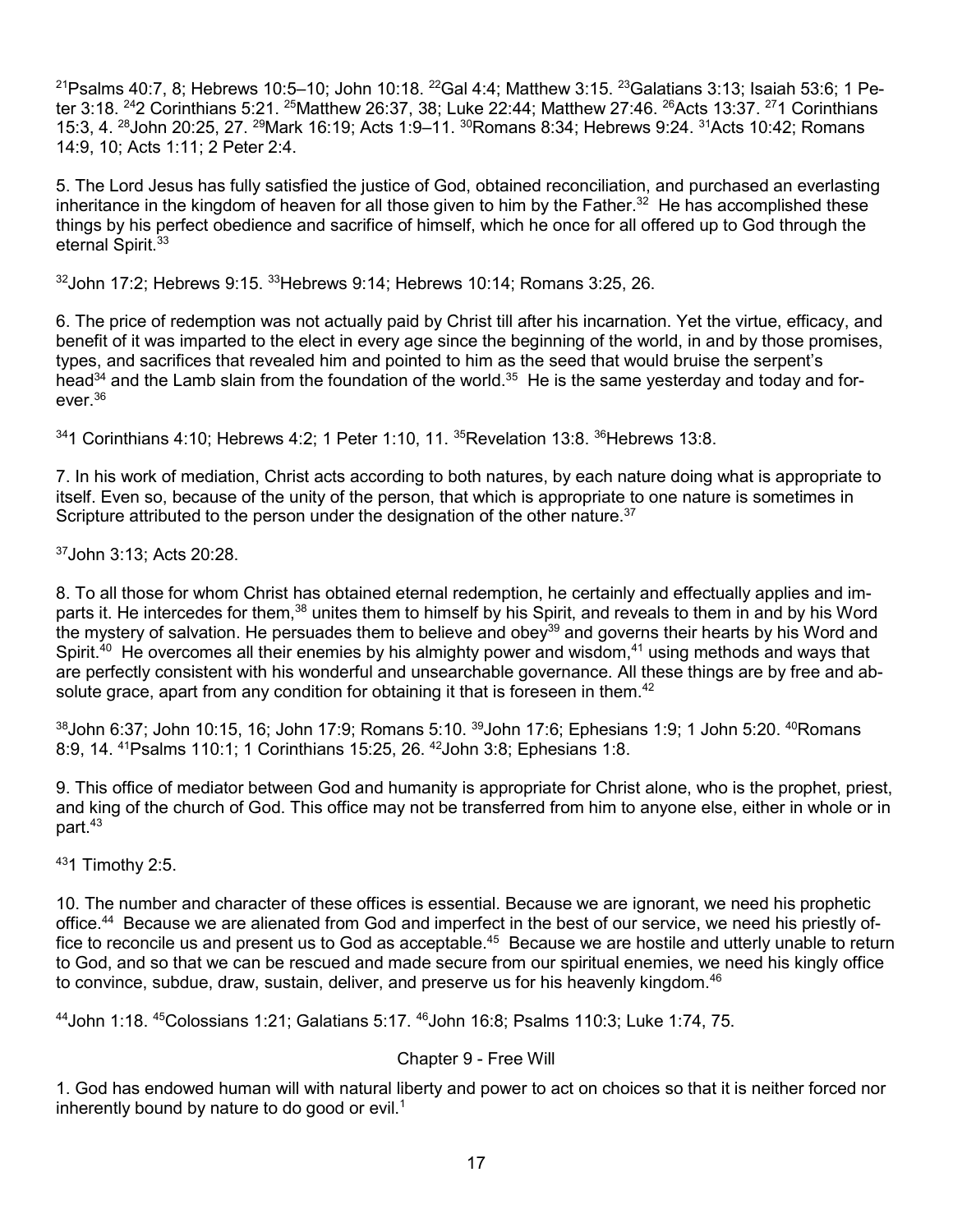1 Matthew 17:12; James 1:14; Deuteronomy 30:19.

2. Humanity in the state of innocence had freedom and power to will and to do what was good and well-pleasing to God.<sup>2</sup> Yet this condition was unstable, so that humanity could fall from it.<sup>3</sup>

 ${}^{2}$ Ecclesiastes 7:29.  ${}^{3}$ Genesis 3:6.

3. Humanity, by falling into a state of sin, has completely lost all ability to choose any spiritual good that accompanies salvation.<sup>4</sup> Thus, people in their natural<sup>a</sup> state are absolutely opposed to spiritual good and dead in  $\sin 5$  so that they cannot convert themselves by their own strength or prepare themselves for conversion.<sup>6</sup>

a<sub>without</sub> the Spirit  $^4$ Romans 5:6; Romans 8:7.  $^5$ Ephesians 2:1, 5.  $^6$ Titus 3:3–5; John 6:44.

4. When God converts sinners and transforms them into the state of grace, he frees them from their natural bondage to sin<sup>7</sup> and by his grace alone enables them to will and to do freely what is spiritually good.<sup>8</sup> Yet because of their remaining corruption, they do not perfectly nor exclusively will what is good but also will what is evil<sup>9</sup>

 ${\rm ^7}$ Colossians 1:13; John 8:36.  ${\rm ^8}$ Philippians 2:13.  ${\rm ^9}$ Romans 7:15, 18, 19, 21, 23.

5. Only in the state of glory is the will made perfectly and unchangeably free toward good alone.<sup>10</sup>

 $10$ Ephesians 4:13.

# Chapter 10 - Effectual Calling

1. In God's appointed and acceptable time, he is pleased to call effectually,<sup>1</sup> by his Word and Spirit, those he has predestined to life. He calls them out of their natural state of sin and death to grace and salvation by Jesus Christ.<sup>2</sup> He enlightens their minds spiritually and savingly to understand the things of God.<sup>3</sup> He takes away their heart of stone and gives them a heart of flesh.<sup>4</sup> He renews their wills and by his almighty power turns them to good and effectually draws them to Jesus Christ.<sup>5</sup> Yet he does all this in such a way that they come completely freely, since they are made willing by his grace.<sup>6</sup>

<sup>1</sup>Romans 8:30; Romans 11:7; Ephesians 1:10, 11; 2 Thessalonians 2:13, 14. <sup>2</sup>Ephesians 2:1–6. <sup>3</sup>Acts 26:18; Ephesians 1:17, 18. <sup>4</sup>Ezekiel 36:26. <sup>5</sup>Deuteronomy 30:6; Ezekiel 36:27; Ephesians 1:19. <sup>6</sup>Psalm 110:3; Song of Solomon 1:4.

2. This effectual call flows from God's free and special grace alone, not from anything at all foreseen in those called. Neither does the call arise from any power or action on their part;<sup>7</sup> they are totally passive in it. They are dead in sins and trespasses until they are made alive and renewed by the Holy Spirit.<sup>8</sup> By this they are enabled to answer this call and to embrace the grace offered and conveyed in it. This response is enabled by a power that is no less than that which raised Christ from the dead.<sup>9</sup>

 $72$  Timothy 1:9; Ephesians 2:8.  $81$  Corinthians 2:14; Ephesians 2:5; John 5:25.  $9$ Ephesians 1:19, 20.

3. Elect infants dying in infancy are regenerated and saved by Christ through the Spirit,<sup>10</sup> who works when and where and how he pleases.<sup>11</sup> The same is true of every elect person who is incapable of being outwardly called by the ministry of the Word.

10John 3:3, 5, 6. 11John 3:8.

4. Those who are not elected will not and cannot truly come to Christ and therefore cannot be saved, because they are not effectually drawn by the Father.<sup>12</sup> They may even be called by the ministry of the Word and may receive some ordinary working of the Spirit without being saved.13 Much less can any be saved who do not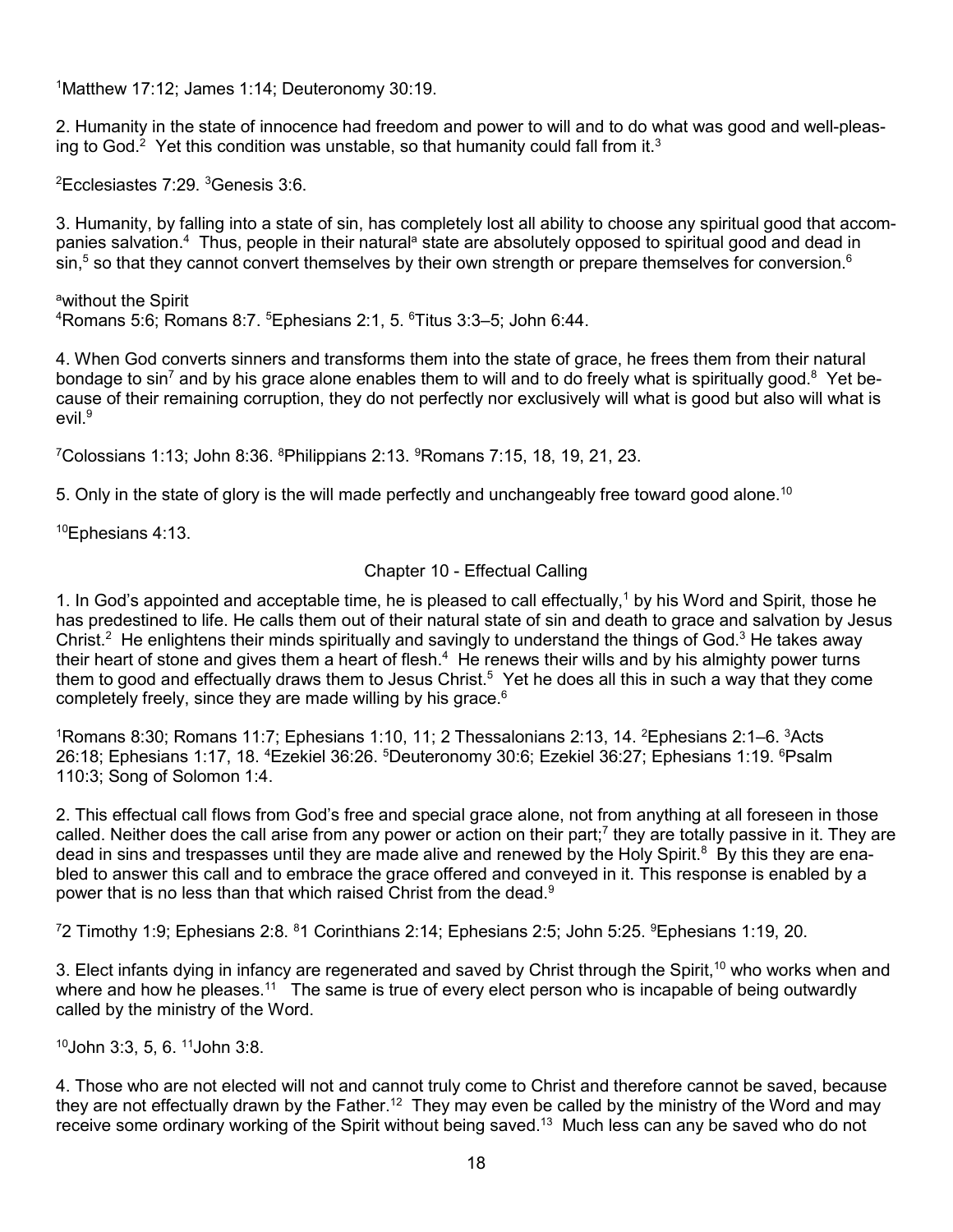receive the Christian religion, no matter how diligently they live their lives according to the light of nature and the teachings of the religion they profess.<sup>14</sup>

 $12$ John 6:44, 45, 65; 1 John 2:24, 25.  $13$ Matthew 22:14; Matthew 13:20, 21; Hebrews 6:4, 5.  $14$ Acts 4:12; John 4:22; John 17:3.

## Chapter 11- Justification

1. Those God effectually calls he also freely justifies.<sup>1</sup> He does this, not by infusing righteousness into them but by pardoning their sins and accounting and accepting them as righteous.<sup>2</sup> He does this for Christ's sake alone and not for anything produced in them or done by them. $3$  He does not impute faith itself, the act of believing, or any other gospel obedience to them as their righteousness. Instead, he imputes Christ's active obedience to the whole law and passive obedience in his death as their whole and only righteousness by faith.<sup>4</sup> This faith is not self-generated; it is the gift of God.<sup>5</sup>

<sup>1</sup>Romans 3:24; 8:30. <sup>2</sup>Romans 4:5–8; Ephesians 1:7. <sup>3</sup>1 Corinthians 1:30, 31; Romans 5:17–19. <sup>4</sup>Philippians 3:8, 9; Ephesians 2:8-10. <sup>5</sup>John 1:12; Romans 5:17.

2. Faith that receives and rests on Christ and his righteousness is the only instrument of justification.<sup>6</sup> Yet it does not occur by itself in the person justified, but it is always accompanied by every other saving grace. It is not a dead faith but works through love.<sup>7</sup>

 $6$ Romans 3:28.  $7$ Galatians 5:6; James 2:17, 22, 26.

3. By his obedience and death, Christ fully paid the debt of all those who are justified. He endured in their place the penalty they deserved. By this sacrifice of himself in his bloodshed on the cross, he legitimately, really, and fully satisfied God's justice on their behalf.<sup>8</sup> Yet their justification is based entirely on free grace, because he was given by the Father for them, and his obedience and satisfaction were accepted in their place. These things were done freely, not because of anything in them,<sup>9</sup> so that both the exact justice and the rich grace of God would be glorified in the justification of sinners.<sup>10</sup>

 $^8$ Hebrews 10:14; 1 Peter 1:18, 19; Isaiah 53:5, 6.  $^9$ Romans 8:32; 2 Corinthians 5:21.  $^{10}$ Romans 3:26; Ephesians 1:6,7; 2:7.

4. From all eternity God decreed to justify all the elect,<sup>11</sup> and in the fullness of time Christ died for their sins and rose again for their justification.<sup>12</sup> Nevertheless, they are not justified personally until the Holy Spirit actually applies Christ to them at the proper time.<sup>13</sup>

<sup>11</sup>Galatians 3:8; 1 Peter 1:2; 1 Timothy 2:6. <sup>12</sup>Romans 4:25. <sup>13</sup>Colossians 1:21, 22; Titus 3:4–7.

5. God continues to forgive the sins of those who are justified.<sup>14</sup> Even though they can never fall from a state of justification,<sup>15</sup> they may fall under God's fatherly displeasure because of their sins.<sup>16</sup> In that condition they will not usually have the light of his face restored to them until they humble themselves, confess their sins, plead for pardon, and renew their faith and repentance.17

14Matthew 6:12; 1 John 1:7, 9. <sup>15</sup>John 10:28. <sup>16</sup>Psalms 89:31–33. <sup>17</sup>Psalms 32:5; Psalms 51; Matthew 26:75.

6. In all these ways, the justification of believers under the Old Testament was exactly the same as the justification of believers under the New Testament.18

18Galatians 3:9; Romans 4:22–24.

# Chapter 12 - Adoption

1. God has granted that all those who are justified would receive the grace of adoption, in and for the sake of his only Son Jesus Christ.<sup>1</sup> By this they are counted among the children of God and enjoy the freedom and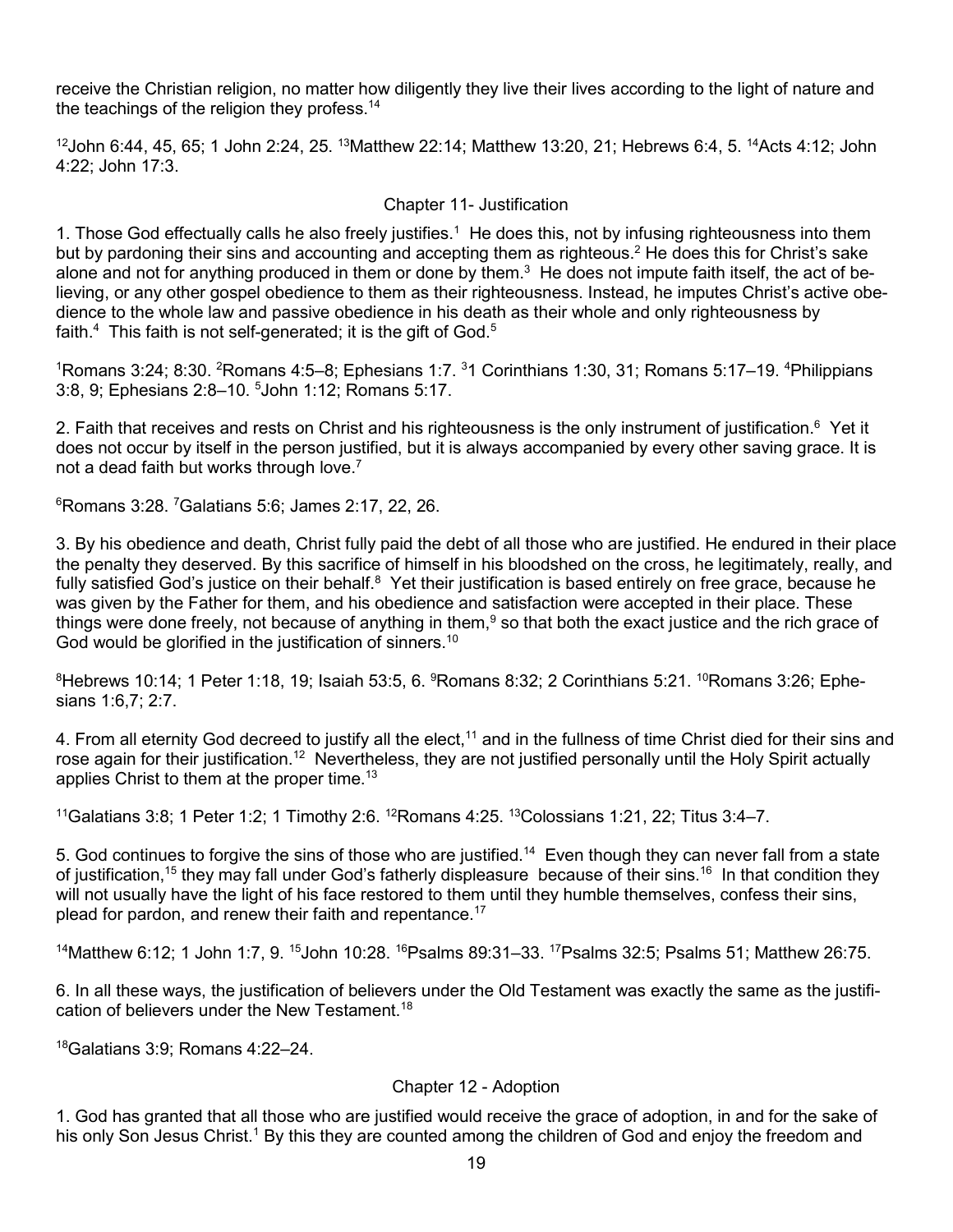privileges of that relationship.<sup>2</sup> They inherit his name,<sup>3</sup> receive the spirit of adoption,<sup>4</sup> have access to the throne of grace with boldness, and are enabled to cry "Abba, Father!"<sup>5</sup> They are given compassion,<sup>6</sup> protected,<sup>7</sup> provided for,<sup>8</sup> and chastened by him as a father.<sup>9</sup> Yet they are never cast off<sup>10</sup> but are sealed for the day of redemption<sup>11</sup> and inherit the promises as heirs of everlasting salvation.<sup>12</sup>

<sup>1</sup>Ephesians 1:5; Galatians 4:4, 5. <sup>2</sup>John 1:12; Romans 8:17. <sup>3</sup>2 Corinthians 6:18; Revelation 3:12. <sup>4</sup>Romans 8:15. <sup>5</sup>Galatians 4:6; Ephesians 2:18. <sup>6</sup>Psalms 103:13. <sup>7</sup>Proverbs 14:26. <sup>8</sup>1 Peter 5:7. <sup>9</sup>Hebrews 12:6. <sup>10</sup>Isaiah 54:8, 9; Lamentations 3:31. 11Ephesians 4:30. 12Hebrews 1:14; 6:12.

## Chapter 13 - Sanctification

1. Those who are united to Christ and effectually called and regenerated have a new heart and a new spirit created in them through the power of Christ's death and resurrection. They are also further sanctified, really and personally,<sup>1</sup> through the same power, by his Word and Spirit dwelling in them.<sup>2</sup> The dominion of the whole body of sin is destroyed,<sup>3</sup> and the various evil desires that arise from it are more and more weakened and put to death.<sup>4</sup> At the same time, those called and regenerated are more and more enlivened and strengthened in all saving graces<sup>5</sup> so that they practice true holiness, without which no one will see the Lord.<sup>6</sup>

 $^1$ Acts 20:32; Romans 6:5, 6.  $^2$ John 17:17; Ephesians 3:16–19; 1 Thessalonians 5:21–23.  $^3$ Romans 6:14.  $^4$ Galatians 5:24. <sup>5</sup>Colossians 1:11. <sup>6</sup>2 Corinthians 7:1; Hebrews 12:14.

2. This sanctification extends throughout the whole person,<sup>7</sup> though it is never completed in this life. Some corruption remains in every part.<sup>8</sup> From this arises a continual and irreconcilable war, with the desires of the flesh against the Spirit and the Spirit against the flesh.<sup>9</sup>

 $^7$ 1 Thessalonians 5:23.  $^8$ Romans 7:18, 23.  $^9$ Galatians 5:17; 1 Peter 2:11.

3. In this war, the remaining corruption may greatly prevail for a time.<sup>10</sup> Yet through the continual supply of strength from the sanctifying Spirit of Christ, the regenerate part overcomes.<sup>11</sup> So the saints grow in grace, perfecting holiness in the fear of God. They pursue a heavenly life, in gospel obedience to all the commands that Christ as Head and King has given them in his Word.<sup>12</sup>

 $10R$ omans 7:23.  $11R$ omans 6:14.  $12R$  Ephesians 4:15, 16; 2 Corinthians 3:18; 2 Corinthians 7:1.

### Chapter 14 - Saving Faith

1. The grace of faith, by which the elect are enabled to believe so that their souls are saved, is the work of the Spirit of Christ in their hearts.<sup>1</sup> Faith is ordinarily produced by the ministry of the Word.<sup>2</sup> By this same ministry and by the administration of baptism and the Lord's supper, prayer, and other means appointed by God, faith is increased and strengthened.3

<sup>1</sup>2 Corinthians 4:13; Ephesians 2:8. <sup>2</sup>Romans 10:14, 17. <sup>3</sup>Luke 17:5; 1 Peter 2:2; Acts 20:32.

2. By this faith Christians believe to be true everything revealed in the Word, recognizing it as the authority of God himself.<sup>4</sup> They also perceive that the Word is more excellent than every other writing and everything else in the world,<sup>5</sup> because it displays the glory of God in his attributes, the excellence of Christ in his nature and offices, and the power and fullness of the Holy Spirit in his activities and operations. So they are enabled to entrust their souls to the truth believed.<sup>6</sup> They respond differently according to the content of each particular passage—obeying the commands,<sup>7</sup> trembling at the threatenings, $8$  and embracing the promises of God for this life and the one to come.<sup>9</sup> But the principal acts of saving faith focus directly on Christ—accepting, receiving, and resting upon him alone for justification, sanctification, and eternal life, by virtue of the covenant of grace.<sup>10</sup>

4 Acts 24:14. <sup>5</sup> Psalms 27:7–10; Psalms 119:72. <sup>6</sup> 2 Timothy 1:12. <sup>7</sup> John 14:14. <sup>8</sup> Isaiah 66:2. <sup>9</sup> Hebrews 11:13. 10John 1:12; Acts 16:31; Galatians 2:20; Acts 15:11.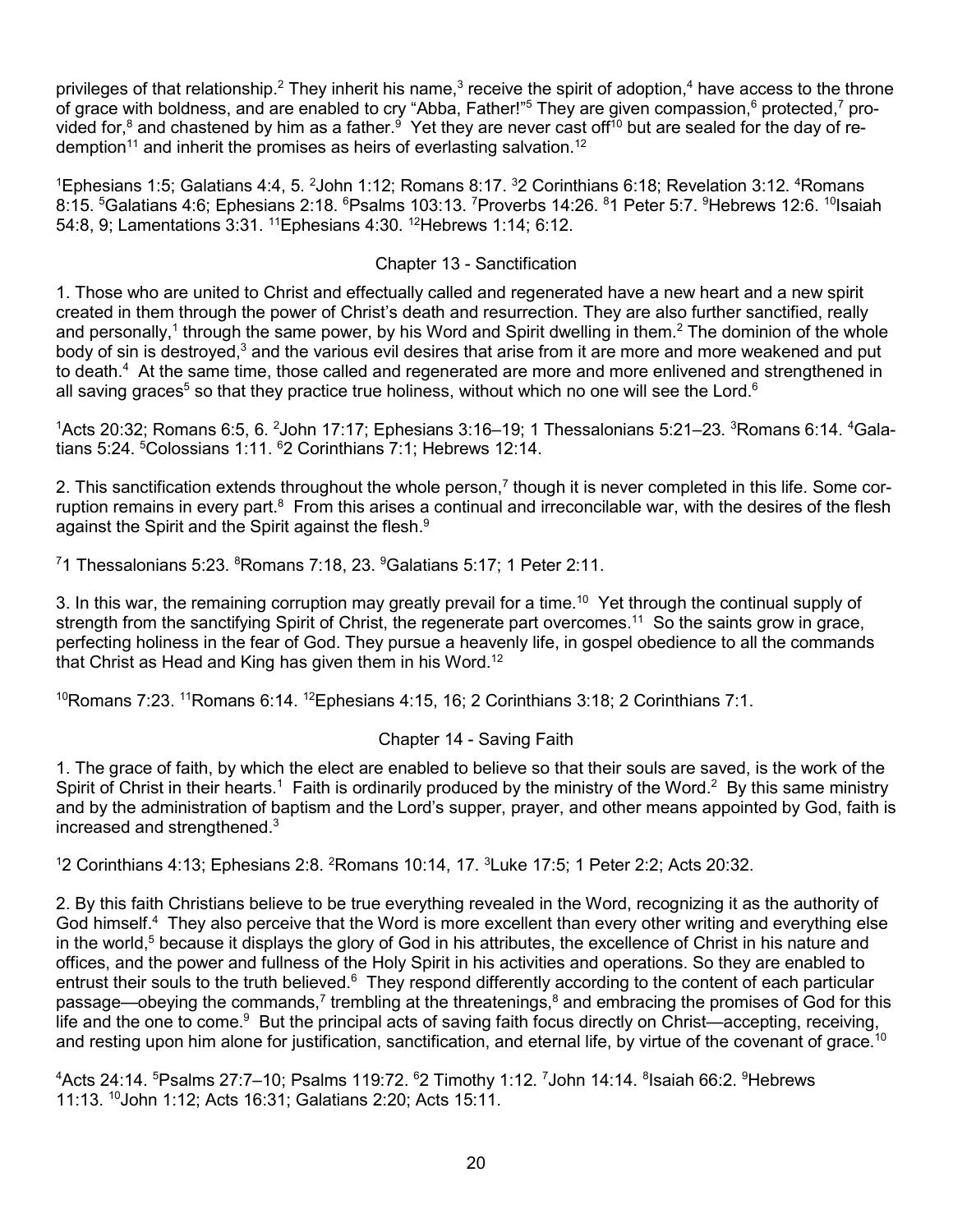3. This faith may exist in varying degrees so that it may be either weak or strong.<sup>11</sup> Yet even in its weakest form, it is different in kind or nature (like all other saving graces) from the faith and common grace of temporary believers.<sup>12</sup> Therefore, faith may often be attacked and weakened, but it gains the victory.<sup>13</sup> It matures in many to the point that they attain full assurance through Christ,<sup>14</sup> who is both the founder and perfecter of our faith $15$ 

<sup>11</sup>Hebrews 5:13, 14; Matthew 6:30; Romans 4:19, 20. <sup>12</sup>2 Peter 1:1. <sup>13</sup>Ephesians 6:16; 1 John 5:4, 5. <sup>14</sup>Hebrews 6:11, 12; Colossians 2:2. 15Hebrews 12:2.

### Chapter 15 - Repentance to Life and Salvation

1. Some of the elect are converted after their early years, having lived in the natural<sup>a</sup> state for a time and served various evil desires and pleasures. God gives these repentance to life as part of their effectual calling.<sup>1</sup>

a without the Spirit 1 Titus 3:2–5.

2. There is no one who does good and does not  $\sin^2$  Even the best may fall into great sins and offenses, through the power and deceitfulness of the corruption in them, along with the strength of temptation. Therefore, God has mercifully provided in the covenant of grace that believers who sin and fall will be renewed through repentance to salvation.<sup>3</sup>

 ${}^{2}$ Ecclesiastes 7:20.  ${}^{3}$ Luke 22:31, 32.

3. This saving repentance is a gospel grace<sup>4</sup> in which those who are made aware by the Holy Spirit of the many evils of their sin, by faith in Christ humble themselves for it with godly sorrow, hatred of it, and self-loathing.<sup>5</sup> They pray for pardon and strength of grace and determine and endeavor by provisions from the Spirit to live before God in a well-pleasing way in everything. $6$ 

4 Zechariah 12:10; Acts 11:18. <sup>5</sup> Ezekiel 36:31; 2 Corinthians 7:11. <sup>6</sup> Psalms 119:6, 128.

4. Repentance must continue throughout our lives, because of the body of death and its activities. So it is everyone's duty to repent of each specific, known sin specifically.<sup>7</sup>

<sup>7</sup> Luke 19:8; 1 Timothy 1:13, 15.

5. God has made full provision through Christ in the covenant of grace to preserve believers in their salvation. Thus, although there is no sin so small that it is undeserving of damnation, $8$  yet there is no sin so great that it will bring damnation on those who repent.<sup>9</sup> This makes the constant preaching of repentance necessary.

8 Romans 6:23. <sup>9</sup> Isaiah 1:16–18; 55:7.

#### Chapter 16 - Good Works

1. Good works are only those works that God has commanded in his holy Word.<sup>1</sup> Works that do not have this warrant are invented by people out of blind zeal or on a pretense of good intentions and are not truly good.<sup>2</sup>

<sup>1</sup>Micah 6:8; Hebrews 13:21. <sup>2</sup>Matthew 15:9; Isaiah 29:13.

2. These good works, done in obedience to God's commandments, are the fruit and evidence of a true and living faith. $3$  Through good works believers express their thankfulness, 4 strengthen their assurance,  $5$  build up their brothers and sisters, adorn the profession of the gospel, $6$  stop the mouths of opponents, and glorify God.<sup>7</sup> Believers are God's workmanship, created in Christ Jesus for good works,<sup>8</sup> so that they bear fruit leading to holiness and have the outcome, eternal life. $9$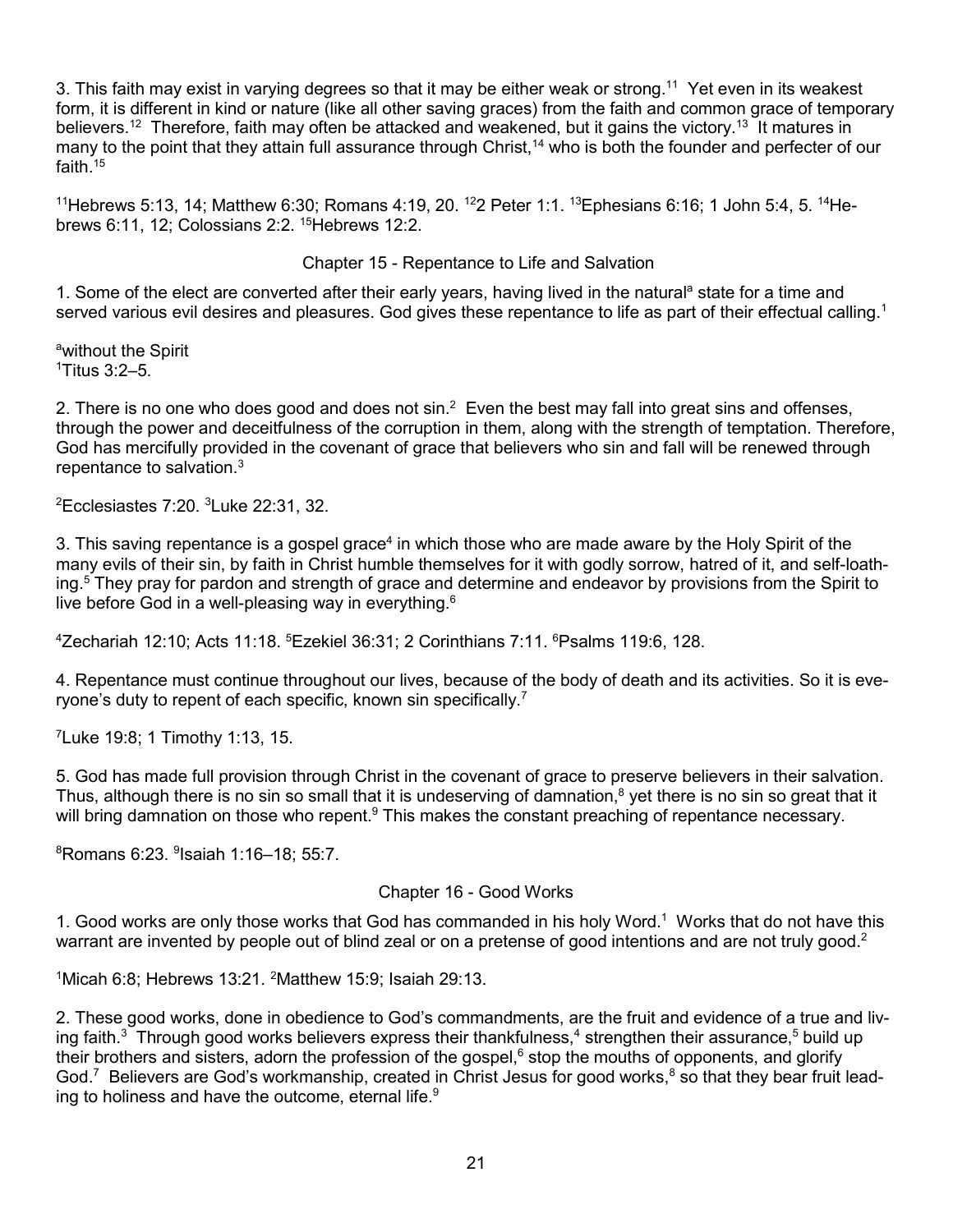$^3$ James 2:18, 22.  $^4$ Psalms 116:12, 13.  $^5$ 1 John 2:3, 5; 2 Peter 1:5–11.  $^6$ Matthew 5:16.  $^7$ 1 Timothy 6:1; 1 Peter 2:15; Philippians 1:11. <sup>8</sup>Ephesians 2:10. <sup>9</sup>Romans 6:22.

3. Their ability to do good works does not arise at all from themselves but entirely from the Spirit of Christ.<sup>10</sup> To enable them to do good works, they need—in addition to the graces they have already received—an actual influence of the same Holy Spirit to work in them to will and to do his good pleasure.<sup>11</sup> Yet this is no reason for them to grow negligent, as if they were not required to perform any duty without a special motion of the Spirit. Instead, they should be diligent to stir up the grace of God that is in them.<sup>12</sup>

 $10$ John 15:4, 5.  $112$  Corinthians 3:5;  $12$ Philippians 2:13; Philippians 2:12; Hebrews 6:11, 12; Isaiah 64:7.

4. Those who attain the greatest heights of obedience possible in this life are far from being able to merit reward by going beyond duty<sup>a</sup> or to do more than God requires. Instead, they fall short of much that is their duty to do. $13$ 

<sup>a</sup> *supererogate*

13Job 9:2, 3; Galatians 5:17; Luke 17:10.

5. We cannot, even by our best works, merit pardon of sin or eternal life from God's hand, due to the huge disproportion between our works and the glory to come, and the infinite distance between us and God. By these works we can neither benefit God nor satisfy him for the debt of our former sins.<sup>14</sup> When we have done all we can, we have only done our duty and are unprofitable servants. Since our good works are good, they must proceed from his Spirit;15 and since they are performed by us, they are defiled and mixed with so much weakness and imperfection that they cannot withstand the severity of God's punishment.<sup>16</sup>

<sup>14</sup>Romans 3:20; Ephesians 2:8, 9; Romans 4:6. <sup>15</sup>Galatians 5:22, 23. <sup>16</sup> Isaiah 64:6; Psalms 143:2.

6. Nevertheless, believers are accepted through Christ, and thus their good works are also accepted in him.<sup>17</sup> This acceptance does not mean our good works are completely blameless and irreproachable in God's sight. Instead, God views them in his Son, and so he is pleased to accept and reward that which is sincere, even though it is accompanied by many weaknesses and imperfections.<sup>18</sup>

<sup>17</sup>Ephesians 1:6; 1 Peter 2:5. <sup>18</sup>Matthew 25:21, 23; Hebrews 6:10.

7. Works done by unregenerate people may in themselves be commanded by God and useful to themselves and others.<sup>19</sup> Yet they do not come from a heart purified by faith<sup>20</sup> and are not done in a right manner according to the Word<sup>21</sup> nor with a right goal—the glory of God.<sup>22</sup> Therefore, they are sinful and cannot please God. They cannot qualify anyone to receive grace from God,<sup>23</sup> and yet their neglect is even more sinful and displeasing to God.24

<sup>19</sup>2 Kings 10:30; 1 Kings 21:27, 29. <sup>20</sup>Genesis 4:5; Hebrews 11:4, 6. <sup>21</sup>1 Corinthians 13:1. <sup>22</sup>Matthew 6:2, 5. 23Amos 5:21, 22; Romans 9:16; Titus 3:5. 24Job 21:14, 15; Matthew 25:41–43.

#### Chapter 17 - The Perseverance of the Saints

1. Those God has accepted in the Beloved, effectually called and sanctified by his Spirit, and given the precious faith of his elect can neither totally nor finally fall from a state of grace. They will certainly persevere in grace to the end and be eternally saved, because the gifts and callings of God are irrevocable. Therefore, he still brings about and nourishes in them faith, repentance, love, joy, hope, and all the graces of the Spirit that lead to immortality.<sup>1</sup> Even though many storms and floods arise and beat against them, yet these things will never be able to move the elect from the foundation and rock to which they are anchored by faith. The felt sight of the light and love of God may be clouded and obscured from them for a time through their unbelief and the temptations of Satan.<sup>2</sup> Yet God is still the same; they will certainly be kept by the power of God for salvation, where they will enjoy their purchased possession. For they are engraved on the palms of his hands, and their names have been written in the book of life from all eternity.<sup>3</sup>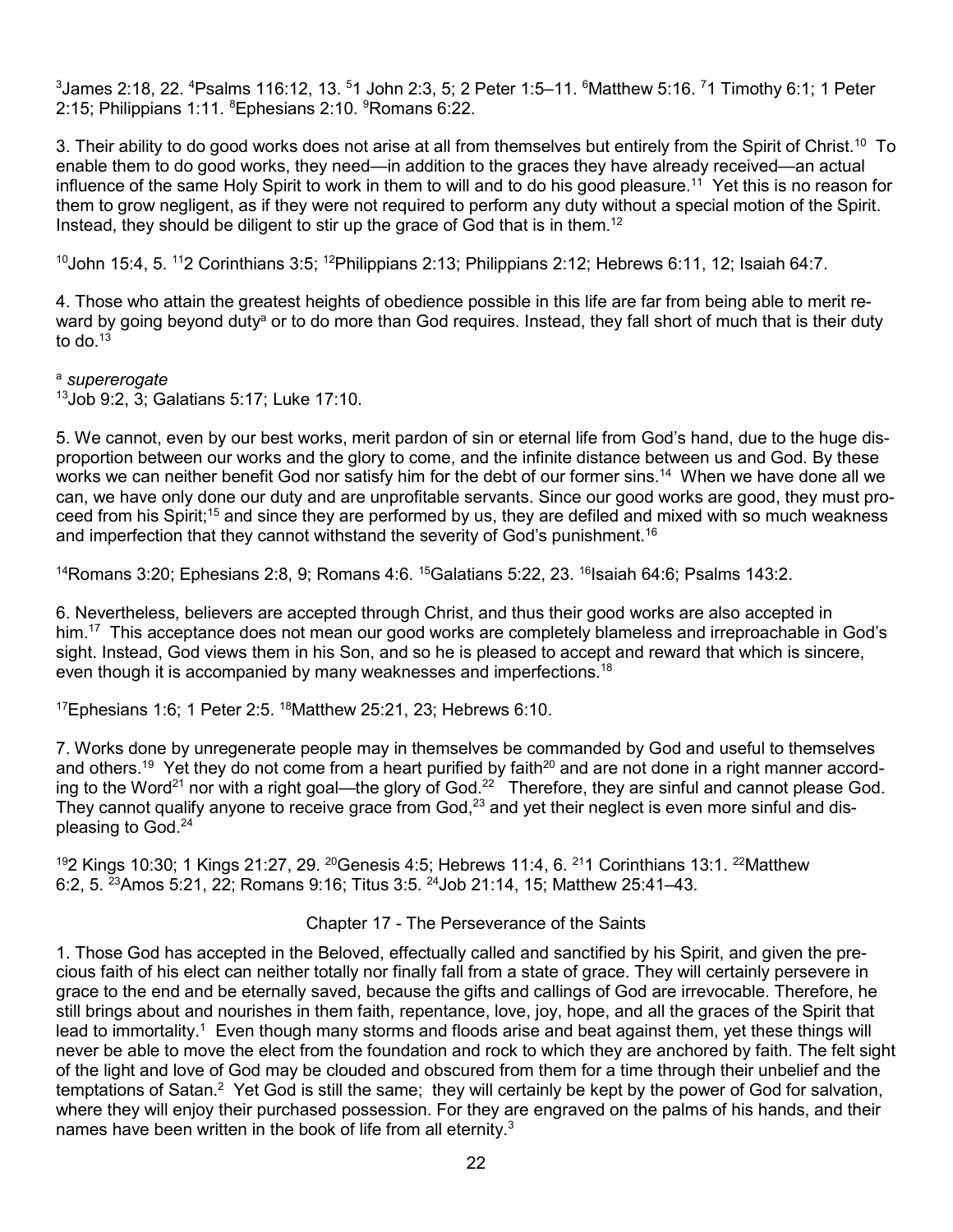$^{\text{1}}$ John 10:28, 29; Philippians 1:6; 2 Timothy 2:19; 1 John 2:19.  $^{\text{2}}$ Psalms 89:31, 32; 1 Corinthians 11:32.  $^{\text{3}}$ Malachi 3:6.

2. This perseverance of the saints does not depend on their own free will but on the unchangeableness of the decree of election,<sup>4</sup> which flows from the free and unchangeable love of God the Father. It is based on the efficacy of the merit and intercession of Jesus Christ and union with him,<sup>5</sup> the oath of God,<sup>6</sup> the abiding of his Spirit, the seed of God within them,<sup>7</sup> and the nature of the covenant of grace.<sup>8</sup> The certainty and infallibility of their perseverance is based on all these things.

4 Romans 8:30 Romans 9:11, 16. <sup>5</sup> Romans 5:9, 10; John 14:19. <sup>6</sup> Hebrews 6:17, 18. <sup>7</sup> 1 John 3:9. <sup>8</sup> Jeremiah 32:40.

3. They may fall into grievous sins and continue in them for a time, due to the temptation of Satan and the world, the strength of corruption remaining in them, and the neglect of means of their preservation.<sup>9</sup> In so doing, they incur God's displeasure and grieve his Holy Spirit;<sup>10</sup> their graces and comforts become impaired;<sup>11</sup> their hearts are hardened and their consciences wounded;<sup>12</sup> they hurt and scandalize others and bring temporary judgments on themselves.<sup>13</sup> Nevertheless, they will renew their repentance and be preserved through faith in Christ Jesus to the end.<sup>14</sup>

 $^9$ Matthew 26:70, 72, 74.  $^{10}$ Isaiah 64:5, 9; Ephesians 4:30.  $^{11}$ Psalms 51:10, 12.  $^{12}$ Psalms 32:3, 4.  $^{13}$ 2 Samuel 12:14. 14Luke 22:32, 61, 62.

### Chapter 18 - Assurance of Grace and Salvation

1. Temporary believers and other unregenerate people may deceive themselves in vain with false hopes and fleshly presumptions that they have God's favor and salvation, but their hope will perish.<sup>1</sup> Yet those who truly believe in the Lord Jesus and love him sincerely, endeavoring to walk in all good conscience before him, may be certainly assured in this life that they are in a state of grace. They may rejoice in the hope of the glory of God,<sup>2</sup> and this hope will never make them ashamed.<sup>3</sup>

 $1$ Job 8:13, 14; Matthew 7:22, 23.  $21$  John 2:3; 3:14, 18, 19, 21, 24; 5:13.  $3$ Romans 5:2, 5.

2. This certainty is not merely an inconclusive or likely persuasion based on a fallible hope. It is an infallible assurance of faith<sup>4</sup> founded on the blood and righteousness of Christ revealed in the Gospel.<sup>5</sup> It is also built on the inward evidence of those graces of the Spirit about which promises are made.<sup>6</sup> It is further based on the testimony of the Spirit of adoption, witnessing with our spirits that we are the children of God.<sup>7</sup> As a fruit of this assurance, our hearts are kept both humble and holy.<sup>8</sup>

4 Hebrews 6:11, 19. <sup>5</sup> Hebrews 6:17, 18. <sup>6</sup> 2 Peter 1:4, 5, 10, 11. <sup>7</sup> Romans 8:15, 16. <sup>8</sup> 1 John 3:1–3.

3. This infallible assurance is not such an essential part of faith *that it is always fully experienced alongside faith*, but true believers may wait a long time and struggle with many difficulties before obtaining it.9 Yet with the enabling of the Spirit to know the things freely given to them by God, they may attain this assurance using ordinary means appropriately without any extraordinary revelation.<sup>10</sup> Therefore, it is the duty of all to be as diligent as possible to make their calling and election sure. In this way their hearts may be enlarged in peace and joy in the Holy Spirit, in love and thankfulness to God, and in strength and cheerfulness in the duties of obedience. These effects are the natural fruits of this assurance.<sup>11</sup> Thus, it does not at all encourage believers to be negligent.<sup>12</sup>

9 Isaiah 50:10; Psalms 88; 77:1–12. 101 John 4:13; Hebrews 6:11, 12. 11Romans 5:1, 2, 5; 14:17; Psalms 119:32. 12Romans 6:1, 2; Titus 2:11, 12, 14.

4. True believers may in various ways have the assurance of their salvation shaken, decreased, or temporarily lost. This may happen because they neglect to preserve it<sup>13</sup> or fall into some specific sin that wounds their conscience and grieves the Spirit.<sup>14</sup> It may happen through some unexpected or forceful temptation<sup>15</sup> or when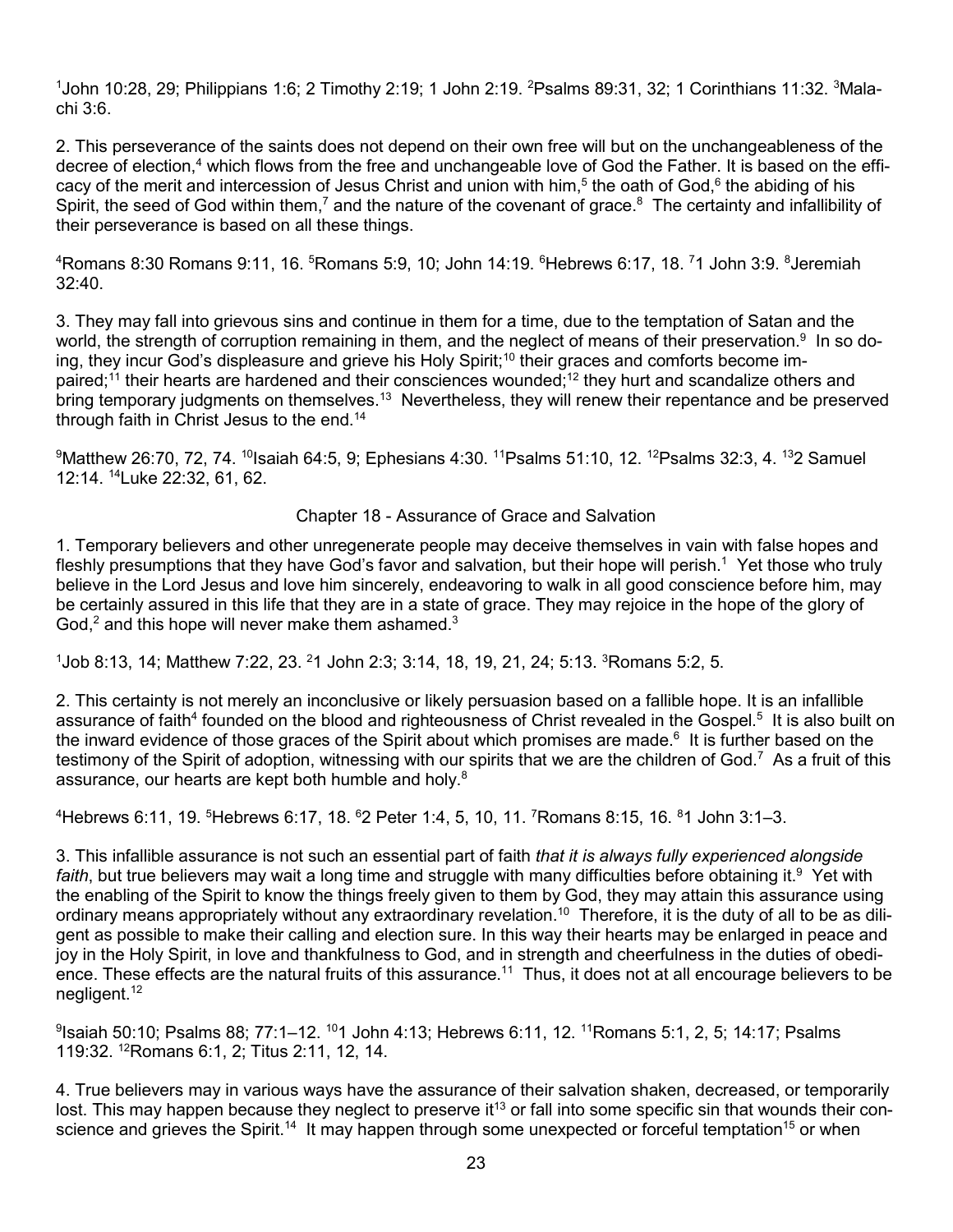God withdraws the light of his face and allows even those who fear him to walk in darkness and to have no light.<sup>16</sup> Yet they are never completely lacking the seed of God,<sup>17</sup> the life of faith,<sup>18</sup> love of Christ and the brethren, sincerity of heart, or conscience concerning their duty. Out of these graces, through the work of the Spirit, this assurance may at the proper time be revived.<sup>19</sup> In the meantime, they are kept from utter despair through them $20$ 

<sup>13</sup>Song of Solomon 5:2, 3, 6. <sup>14</sup>Psalms 51:8, 12, 14. <sup>15</sup>Psalms 116:11; 77:7, 8; 31:22; <sup>16</sup>Psalms 30:7. <sup>17</sup>1 John 3:9. 18Luke 22:32. 19Psalms 42:5, 11. 20Lamentations 3:26–31.

## Chapter 19 - The Law of God

1. God gave Adam a law of comprehensive obedience written in his heart and a specific precept not to eat the fruit of the tree of the knowledge of good and evil.<sup>1</sup> By these God obligated him and all his descendants to personal, total, exact, and perpetual obedience.<sup>2</sup> God promised life if Adam fulfilled it and threatened death if he broke it, and he gave Adam the power and ability to keep it.<sup>3</sup>

<sup>1</sup>Genesis 1:27; Ecclesiastes 7:29. <sup>2</sup>Romans 10:5. <sup>3</sup>Galatians 3:10, 12.

2. The same law that was first written in the human heart continued to be a perfect rule of righteousness after the fall.<sup>4</sup> It was delivered by God on Mount Sinai in ten commandments and was written in two tables. The first four commandments contain our duty to God and the other six our duty to humanity.<sup>5</sup>

4 Romans 2:14, 15. <sup>5</sup> Deuteronomy 10:4.

3. In addition to this law—usually called the moral law—God was pleased to give the people of Israel ceremonial laws, containing several typological ordinances. In some ways these concerned worship, by prefiguring Christ, his graces, actions, sufferings, and benefits.<sup>6</sup> In other ways they revealed various instructions about moral duties.<sup>7</sup> Since all of these ceremonial laws were appointed only until the new order<sup>a</sup> arrived, they are now abolished and taken away by Jesus Christ. As the true Messiah and the only law-giver, he was empowered by the Father to do this. $8<sup>8</sup>$ 

## a *reformation*

 $^6$ Hebrews 10:1; Colossians 2:17.  $^7$ 1 Corinthians 5:7.  $^8$ Colossians 2:14, 16, 17; Ephesians 2:14, 16.

4. To Israel he also gave various judicial laws, which ceased at the same time their nation ended. These laws no longer obligate anyone as part of that institution. Only their general principles of justice continue to have moral value $9$ 

9 1 Corinthians 9:8–10.

5. The moral law forever requires obedience of everyone, both those who are justified as well as others.<sup>10</sup> This obligation arises not only because of its content but also because of the authority of God the Creator who gave it.<sup>11</sup> Nor does Christ in any way dissolve this obligation in the Gospel; instead he greatly strengthens it.<sup>12</sup>

 $10$ Romans 13:8–10; James 2:8, 10–12.  $11$ James 2:10, 11.  $12$ Matthew 5:17–19; Romans 3:31.

6. True believers are not under the law as a covenant of works, to be justified or condemned by it.<sup>13</sup> Yet it is very useful to them and to others as a rule of life that informs them of the will of God and their duty. It directs and obligates them to live according to its precepts. It also exposes the sinful corruptions of their natures, hearts, and lives. As they examine themselves in light of the law, they come to further conviction of, humiliation for, and hatred of sin,<sup>14</sup> along with a clearer view of their need for Christ and the perfection of his obedience. The law is also useful to the regenerate to restrain their corruptions because it forbids sin. The punishment threatened by the law shows them what even their sins deserve and what troubles they may expect in this life due to their sin, even though they are freed from the curse and undiminished severity of it. The promises of the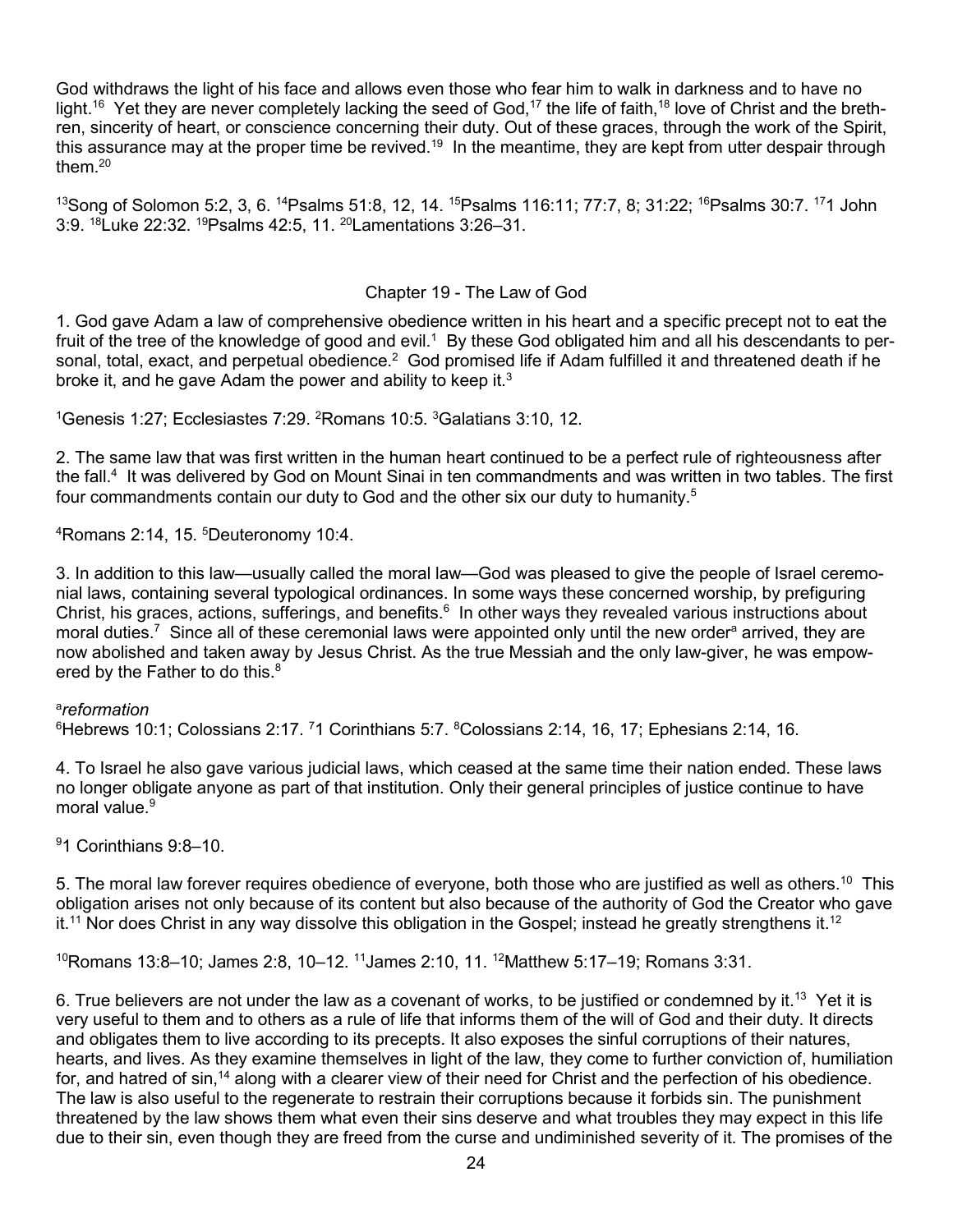law likewise show them God's approval of obedience and the blessings they may expect when they keep it, even though these blessings are not owed to them by the law as a covenant of works. If people do good and refrain from evil because the law encourages good and discourages evil, that does not indicate that they are under the law and not under grace.<sup>15</sup>

<sup>13</sup>Romans 6:14; Galatians 2:16; Romans 8:1; 10:4. <sup>14</sup>Romans 3:20; 7:7, etc; <sup>15</sup>Romans 6:12–14; 1 Peter 3:8– 13.

7. These uses of the law are not contrary to the grace of the Gospel but are in sweet harmony with it,<sup>16</sup> for the Spirit of Christ subdues and enables the human will to do freely and cheerfully what the will of God as revealed in the law requires.<sup>17</sup>

 $^{16}$ Galatians 3:21.  $^{17}$ Ezekiel 36:27.

## Chapter 20 - The Gospel and the Extent of Its Grace

1. Because the covenant of works was broken by sin and was unable to confer life, God was pleased to proclaim the promise of Christ, the seed of the woman, as the means of calling the elect and producing in them faith and repentance.<sup>1</sup> In this promise the gospel in its substance was revealed and made effectual for the conversion and salvation of sinners.2

<sup>1</sup>Genesis 3:15. <sup>2</sup>Revelation 13:8.

2. This promise of Christ and of salvation through him is revealed in the Word of God alone.<sup>3</sup> The works of creation and providence, when assisted only by the light of nature, do not reveal Christ or grace through him, even in a general or obscure way.<sup>4</sup> Much less are those without the revelation of him in the promise or gospel enabled to attain saving faith or repentance by seeing these works of God.<sup>5</sup>

 $^3$ Romans 1:17.  $^4$ Romans 10:14,15,17.  $^5$ Proverbs 29:18; Isaiah 25:7; Isaiah 60:2, 3.

3. The gospel has been revealed to sinners in various times and in different places, along with the promises and precepts describing the obedience it requires. The particular nations and individuals who are granted this revelation are chosen solely according to the sovereign will and good pleasure of God.<sup>6</sup> This choice does not depend on any promise to those who demonstrate good stewardship of their natural abilities based on common light received apart from the gospel. No one has ever done this nor can anyone do so.<sup>7</sup> Therefore, in every age the preaching of the gospel to individuals and nations has been granted in widely varying degrees of expansion and contraction, according to the counsel of the will of God.

6 Psalms 147:20; Acts 16:7. <sup>7</sup> Romans 1:18–32.

4. The gospel is the only outward means of revealing Christ and saving grace, and it is abundantly sufficient for that purpose. Yet to be born again, brought to life or regenerated, those who are dead in trespasses also must have an effectual, irresistible work of the Holy Spirit in every part of their souls to produce in them a new spiritual life. $8$  Without this no other means will bring about their conversion to God. $9$ 

 ${}^{8}$ Psalms 110:3; 1 Corinthians 2:14; Ephesians 1:19, 20.  ${}^{9}$ John 6:44; 2 Corinthians 4:4, 6.

# Chapter 21 - Christian Liberty and Liberty of Conscience

1. The liberty Christ has purchased for believers under the gospel is found in their freedom from the guilt of sin, the condemning wrath of God, and the severity and curse of the law.<sup>1</sup> It also includes their deliverance from this present evil age,<sup>2</sup> bondage to Satan,<sup>3</sup> the dominion of sin,<sup>4</sup> the suffering of afflictions,<sup>5</sup> the fear and sting of death, the victory of the grave,<sup>6</sup> and everlasting damnation.<sup>7</sup> In addition, it includes their free access to God and their obedience to him, not from slavish fear $8$  but from a childlike love and willing mind. $9$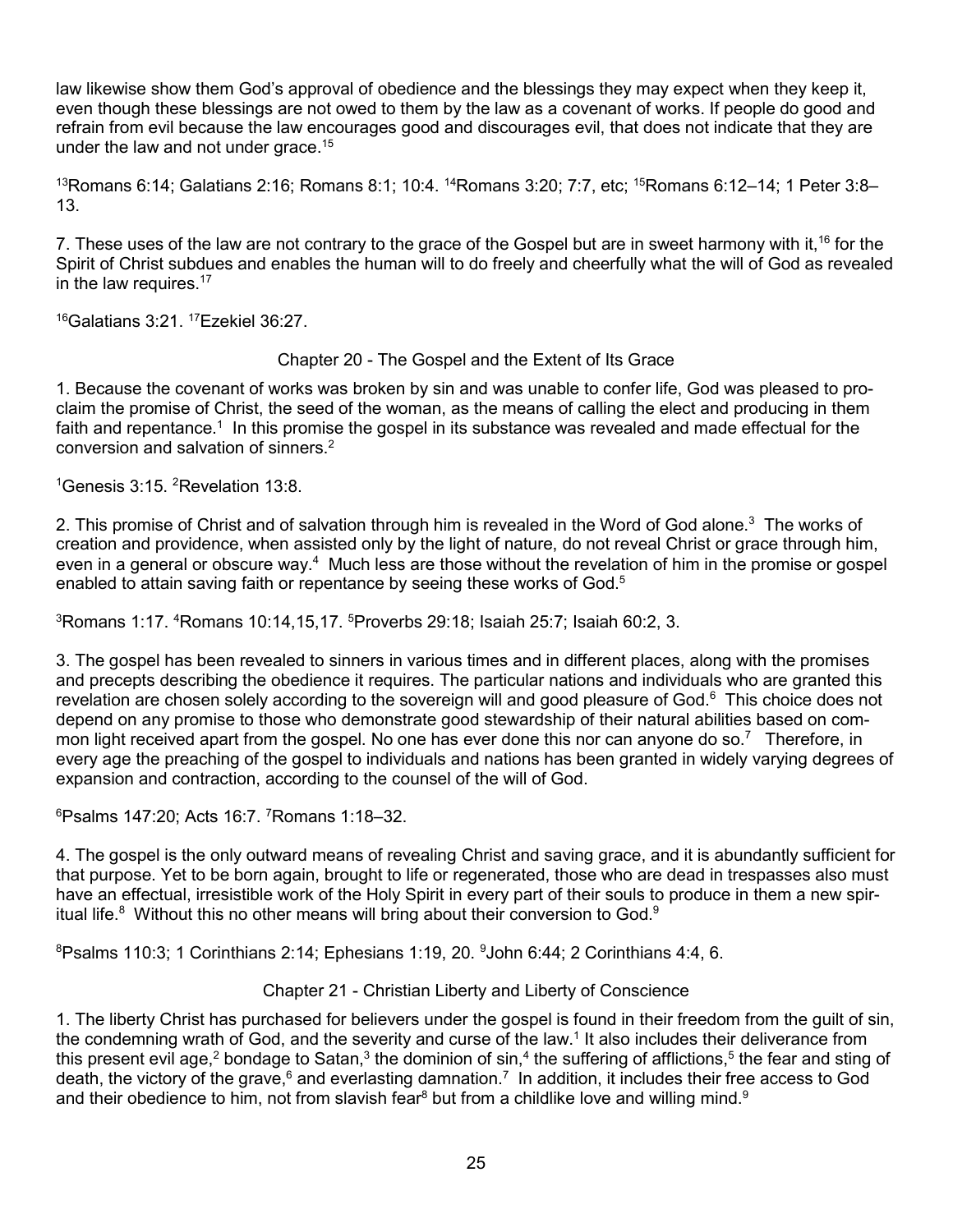All these liberties were also enjoyed in their essence by believers under the law.<sup>10</sup> But under the New Testament the liberty of Christians is further expanded. They are free from the yoke of the ceremonial law to which the Jewish congregation was subjected; they have greater confidence of access to the throne of grace; and they have a fuller supply of God's free Spirit than believers under the law usually experienced.<sup>11</sup>

 $^1$ Galatians 3:13.  $^2$ Galatians 1:4.  $^3$ Acts 26:18.  $^4$ Romans 8:3.  $^5$ Romans 8:28.  $^6$ 1 Corinthians 15:54–57.  $^7$ 2 Thessalonians 1:10. <sup>8</sup>Romans 8:15. <sup>9</sup>Luke 1:73–75; 1 John 4:18. <sup>10</sup>Galatians 3:9, 14. <sup>11</sup>John 7:38, 39; Hebrews 10:19– 21.

2. God alone is Lord of the conscience,<sup>12</sup> and he has left it free from human doctrines and commandments that are in any way contrary to his word or not contained in it.<sup>13</sup> So, believing such doctrines, or obeying such commands out of conscience, is a betrayal of true liberty of conscience.<sup>14</sup> Requiring implicit faith or absolute and blind obedience destroys liberty of conscience and reason as well.<sup>15</sup>

 $12$ James 4:12; Romans 14:4.  $13$ Acts 4:19, 29; 1 Corinthians 7:23; Matthew 15:9.  $14$ Colossians 2:20, 22, 23.  $151$ Corinthians 3:5; 2 Corinthians 1:24.

3. Those who use Christian liberty as an excuse to practice any sin or nurture any sinful desire pervert the main objective of the grace of the gospel to their own destruction,<sup>16</sup> and they completely destroy the purpose of Christian liberty. This purpose is that we, having been delivered from the hands of all our enemies, may serve the Lord without fear, in holiness and righteousness before him, all the days of our lives.<sup>17</sup>

16Romans 6:1, 2. 17Galatians 5:13; 2 Peter 2:18, 21.

Chapter 22 - Religious Worship and the Sabbath Day

1. The light of nature demonstrates that there is a God who has lordship and sovereignty over all. He is just and good and does good to everyone. Therefore, he should be feared, loved, praised, called on, trusted in, and served—with all the heart and all the soul and all the strength.<sup>1</sup> But the acceptable way to worship the true God is instituted by him,<sup>2</sup> and it is delimited by his own revealed will. Thus, he may not be worshipped according to human imagination or inventions or the suggestions of Satan, nor through any visible representations, nor in any other way that is not prescribed in the Holy Scriptures.<sup>3</sup>

<sup>1</sup>Jeremiah 10:7; Mark 12:33. <sup>2</sup>Deuteronomy 12:32. <sup>3</sup>Exodus 20:4–6.

2. Religious worship is to be given to God the Father, Son, and Holy Spirit and to him alone<sup>4</sup>—not to angels, saints, or any other creatures.<sup>5</sup> Since the fall, worship is not to be given without a mediator<sup>6</sup> nor through any mediation other than of Christ alone.<sup>7</sup>

 $4$ Matthew 4:9, 10; John 5:23; Matthew 28:19.  $5$ Romans 1:25; Colossians 2:18; Revelation 19:10.  $6$ John 14:6.  $71$ Timothy 2:5.

3. Prayer with thanksgiving is an element of natural worship and so is required by God of everyone.<sup>8</sup> But to be acceptable, it must be made in the name of the Son,<sup>9</sup> by the help of the Spirit,<sup>10</sup> according to his will.<sup>11</sup> It must be accompanied by understanding, reverence, humility, fervor, faith, love, and perseverance. Prayer with others must be in a language that is understood.<sup>12</sup>

 $^8$ Psalms 95:1–7; 65:2.  $^9$ John 14:13, 14.  $^{10}$ Romans 8:26.  $^{11}$ 1 John 5:14.  $^{12}$ 1 Corinthians 14:16, 17.

4. Prayer is to be made for lawful things and for all kinds of people who are alive now or will live later.<sup>13</sup> But prayer should not be made for the dead<sup>14</sup> nor for those known to have sinned the sin that leads to death.<sup>15</sup>

131 Timothy 2:1, 2; 2 Samuel 7:29. <sup>14</sup>2 Samuel 12:21-23. <sup>15</sup>1 John 5:16.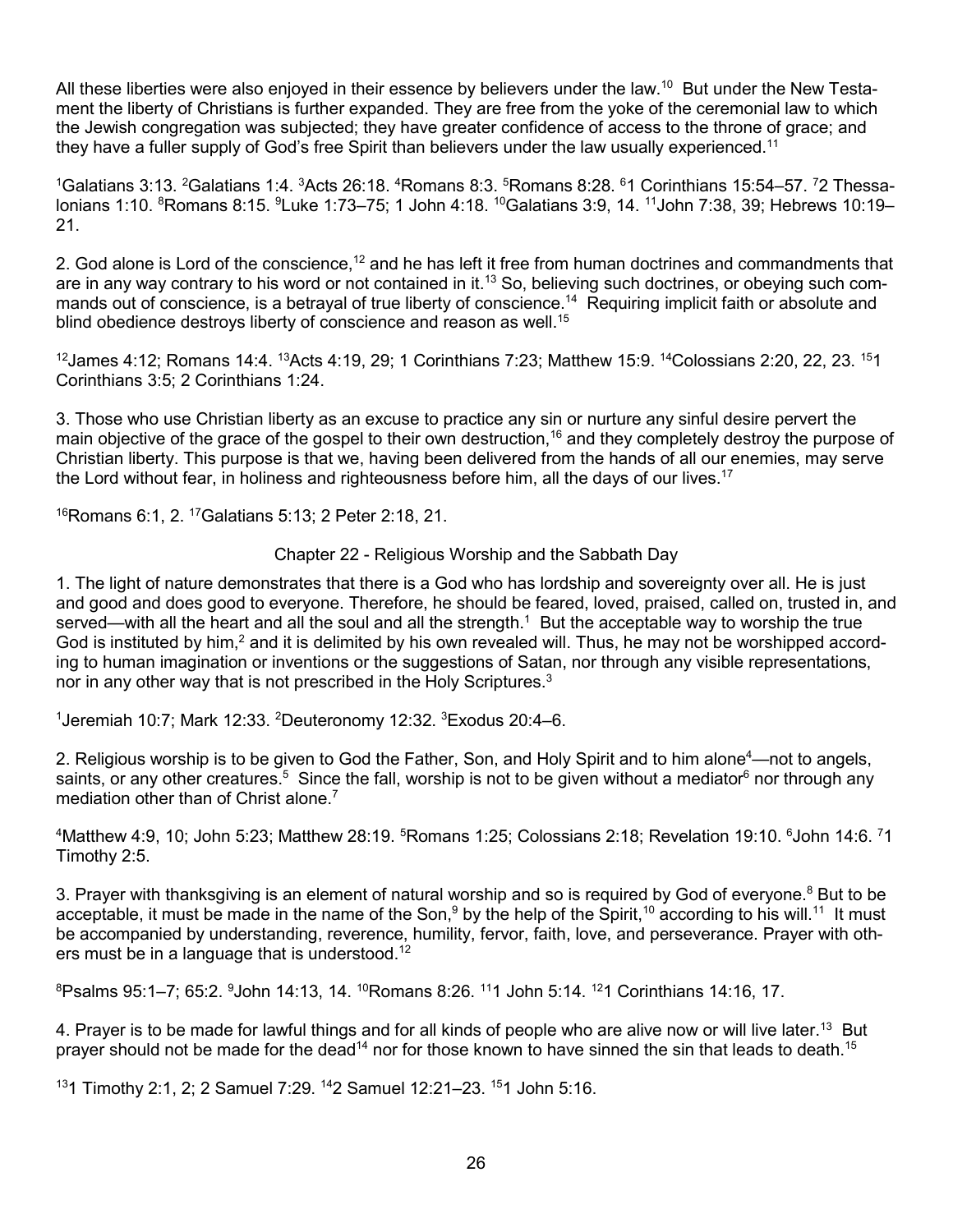5. The elements of religious worship of God include reading the Scriptures,<sup>16</sup> preaching and hearing the Word of God,<sup>17</sup> teaching and admonishing one another in psalms, hymns, and spiritual songs, singing with grace in our hearts to the Lord,<sup>18</sup> as well as the administration of baptism<sup>19</sup> and the Lord's supper.<sup>20</sup> They must be performed out of obedience to him, with understanding, faith, reverence, and godly fear. Also, purposeful acts of humbling<sup>a</sup> with fasting<sup>21</sup> and times of thanksgiving should be observed on special occasions in a holy and religious manner.<sup>22</sup>

# a *solemn humiliation*

<sup>16</sup>1 Timothy 4:13. <sup>17</sup>2 Timothy 4:2; Luke 8:18. <sup>18</sup>Colossians 3:16; Ephesians 5:19. <sup>19</sup>Matthew 28:19, 20. <sup>20</sup>1 Corinthians 11:26. <sup>21</sup>Esther 4:16; Joel 2:12. <sup>22</sup>Exodus 15:1–19, Psalms 107.

6. Under the gospel, neither prayer nor any other part of religious worship is now restricted to or made more acceptable by the place where it is done or toward which it is directed. Instead, God is to be worshipped everywhere in spirit and in truth<sup>23</sup>—daily<sup>24</sup> in each family<sup>25</sup> and privately by each individual.<sup>26</sup> Also, more formal<sup>b</sup> worship is to be performed in public assemblies, and these must not be carelessly or deliberately neglected or forsaken, when God by his word or providence calls us to them.<sup>27</sup>

b *solemn*

<sup>23</sup>John 4:21; Malachi 1:11; 1 Timothy 2:8. <sup>24</sup>Matthew 6:11; Psalms 55:17. <sup>25</sup>Acts 10:2. <sup>26</sup>Matthew 6:6. <sup>27</sup>Hebrews 10:25; Acts 2:42.

7. It is the law of nature that in general a portion of time specified by God should be set apart for the worship of God. So by his Word, in a positive-moral and perpetual commandment that obligates everyone in every age, he has specifically appointed one day in seven for a sabbath to be kept holy to him.<sup>28</sup> From the beginning of the world to the resurrection of Christ the appointed day was the last day of the week. After the resurrection of Christ it was changed to the first day of the week, which is called the Lord's Day.<sup>29</sup> This day is to be kept to the end of the age as the Christian Sabbath, since the observance of the last day of the week has been abolished.

 $28$ Exodus 20:8,  $291$  Corinthians 16:1, 2: Acts 20:7; Revelation 1:10.

# Chapter 23 - Lawful Oaths and Vows

1. A lawful oath is an element of religious worship in which a person swearing in truth, righteousness, and judgment solemnly calls God to witness what is sworn<sup>1</sup> and to judge the one swearing according to the truth or falsity of it. $2$ 

<sup>1</sup> Exodus 20:7; Deuteronomy 10:20; Jeremiah 4:2. <sup>2</sup>2 Chronicles 6:22, 23.

2. People should swear by the name of God alone and only with the utmost holy fear and reverence. Therefore to swear an empty or ill-advised oath by that glorious and awe-inspiring name, or to swear at all by anything else, is sinful and to be abhorred.<sup>3</sup> Yet in weighty and significant matters, an oath is authorized by the Word of God to confirm truth and end all conflict.<sup>4</sup> So a lawful oath should be taken when it is required by legitimate authority in such circumstances.<sup>5</sup>

 $3$ Matthew 5:34, 37; James 5:12.  $4$ Hebrews 6:16; 2 Corinthians 1:23.  $5$ Nehemiah 13:25.

3. Whoever takes an oath authorized by the Word of God should consider with due gravity the seriousness of such a weighty act and to affirm nothing in it except what one knows to be true. For the Lord is provoked by illadvised, false, and empty oaths, and because of them this land mourns.<sup>6</sup>

6 Leviticus 19:12; Jeremiah 23:10.

4. An oath is to be expressed in the plain and ordinary meaning of the words, without any ambiguity or mental reservation.7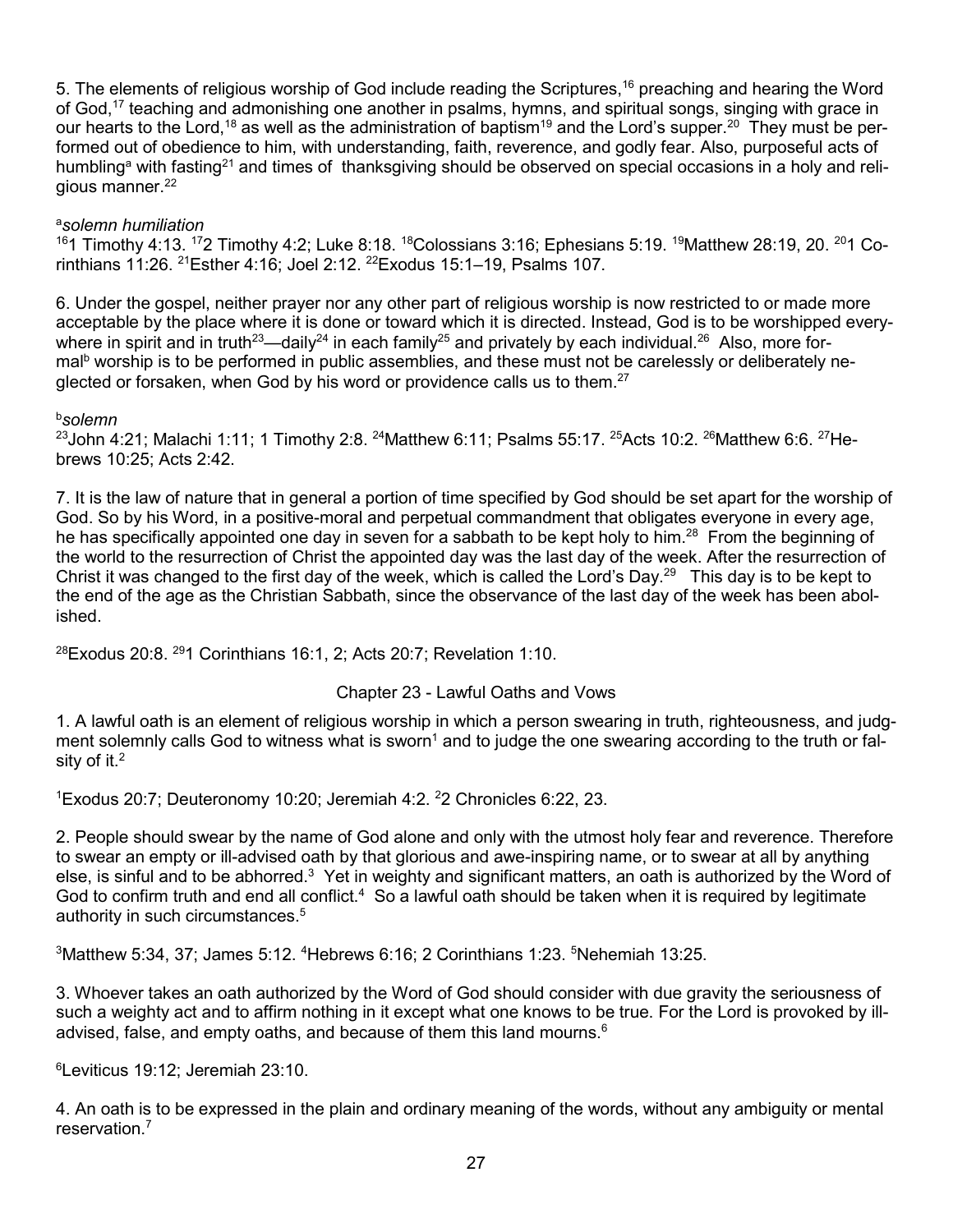7 Psalms 24:4.

5. A vow must not be made to any creature but to God alone. Vows should be made and performed with the most conscientious care and faithfulness.<sup>8</sup> However, Roman Catholic monastical vows of perpetual single life, $9$  professed poverty,<sup>10</sup> and obedience to monastic rules, are by no means steps to higher perfection. Instead, they are superstitious and sinful snares in which Christians may not entangle themselves.<sup>11</sup>

 $^8$ Psalms 76:11; Genesis 28:20–22.  $^9$ 1 Corinthians 7:2, 9.  $^{10}$ Ephesians 4:28.  $^{11}$ Matthew 19:11.

## Chapter 24 - Civil Government

1. God, the supreme Lord and King of the whole world, has ordained civil authorities to be under him and over the people, for his own glory and the public good. For this purpose he has armed them with the power of the sword, to defend and encourage those who do good and to punish evildoers.<sup>1</sup>

1 Romans 13:1–4.

2. Christians may lawfully accept and carry out the duties of public office when called to do so. In performing their office they must especially maintain justice and peace,<sup>2</sup> according to the wholesome laws of each kingdom or other political entity. To carry out these duties they are authorized now under the New Testament to wage war in just and necessary situations.<sup>3</sup>

2 2 Samuel 23:3; Psalms 82:3, 4. <sup>3</sup> Luke 3:14.

3. Because civil authorities are established by God for the purposes stated, we should submit in the Lord to them in everything lawful that they require. We should submit not only for fear of punishment but also for the sake of conscience.<sup>4</sup> We ought to make requests and prayers for kings and everyone in authority, so that under their rule we may live a quiet and peaceful life in all godliness and honesty.<sup>5</sup>

4 Romans 13:5–7; 1 Peter 2:17. <sup>5</sup> 1 Timothy 2:1, 2.

### Chapter 25 - Marriage

1. Marriage is to be between one man and one woman. A man must not have more than one wife nor a woman more than one husband at the same time.<sup>1</sup>

1 Genesis 2:24; Malachi 2:15; Matthew 19:5, 6.

2. Marriage was ordained for the mutual help of husband and wife, $2$  for the increase of humanity with legitimate offspring,<sup>3</sup> and for the prevention of immorality.<sup>4</sup>

 $^2$ Genesis 2:18.  $^3$ Genesis 1:28.  $^4$ 1 Corinthians 7:2, 9.

3. Everyone who is able to give rational consent may marry.<sup>5</sup> Yet Christians are to marry in the Lord.<sup>6</sup> Therefore, those who profess the true religion should not marry unbelievers or idolaters. Nor should the godly be unequally yoked by marrying those who lead evil lives or hold to damnable heresy.<sup>7</sup>

 $5$ Hebrews 13:4; 1 Timothy 4:3.  $61$  Corinthians 7:39. <sup>7</sup>Nehemiah 13:25–27.

4. Marriage should not occur within the degrees of blood relationship or kinship that are forbidden in the Word.<sup>8</sup> These incestuous marriages can never be made lawful, so that the individuals may live together as husband and wife, by any human law or consent of the parties involved.<sup>9</sup>

8 Leviticus 18. <sup>9</sup> Mark 6:18; 1 Corinthians 5:1.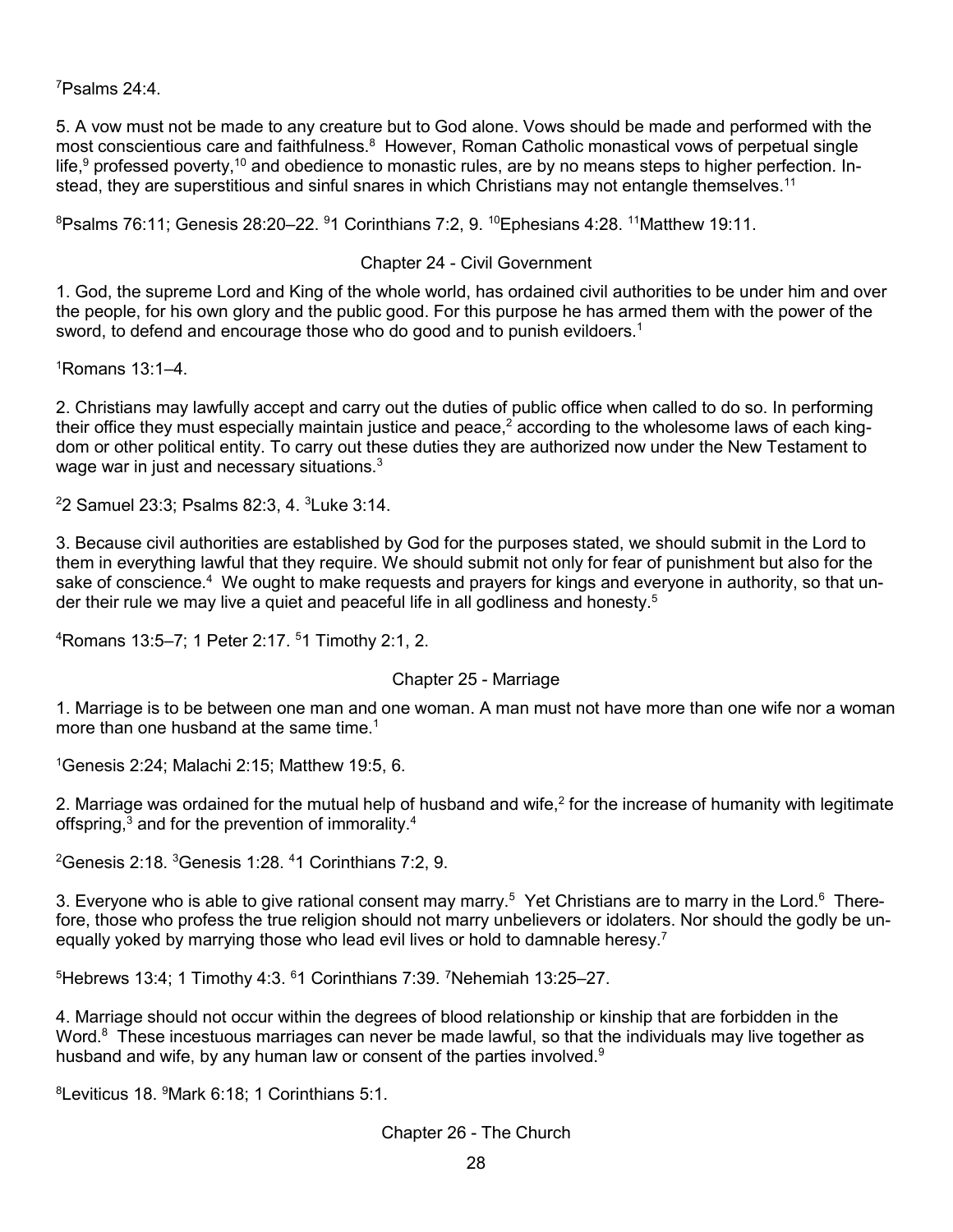1. The catholic—that is, universal—church may be called invisible with respect to the internal work of the Spirit and truth of grace. It consists of the full number of the elect who have been, are, or will be gathered into one under Christ her head. The church is the spouse, the body, the fullness of him who fills all in all.<sup>1</sup>

1 Hebrews 12:23; Colossians 1:18; Ephesians 1:10, 22, 23; Ephesians 5:23, 27, 32

2. All people throughout the world who profess the faith of the gospel and obedience to God through Christ in keeping with the gospel are and may be called visible saints,  $2$  as long as they do not destroy their own profession by any foundational errors or unholy living. All local<sup>a</sup> congregations ought to be made up of these.<sup>3</sup>

a *particular* (rendered "local" throughout this chapter) 2 1 Corinthians 1:2; Acts 11:26. <sup>3</sup> Romans 1:7; Ephesians 1:20–22.

3. The purest churches under heaven are subject to mixture and error.<sup>4</sup> Some have degenerated so much that they have ceased to be churches of Christ and have become synagogues of Satan.<sup>5</sup> Nevertheless, Christ always has had and will have in this world to the very end a kingdom of those who believe in him and profess his name $6$ 

<sup>4</sup>1 Corinthians 5; Revelation 2; Revelation 3. <sup>5</sup>Revelation 18:2; 2 Thessalonians 2:11, 12. <sup>6</sup>Matthew 16:18; Psalms 72:17; Psalm 102:28; Revelation 12:17.

4. The Lord Jesus Christ is the head of the church. By the Father's appointment, all authority is conferred on him in a supreme and sovereign manner to call, institute, order and govern the church.<sup>78</sup>

<sup>7</sup>Colossians 1:18; Matthew 28:18–20; Ephesians 4:11, 12. <sup>8</sup>2 Thessalonians 2:2–9.

5. In exercising the authority entrusted to him, the Lord Jesus, through the ministry of his Word, by his Spirit, calls to himself out of the world those who are given to him by his Father.<sup>9</sup> They are called so that they will live before him in all the ways of obedience that he prescribes for them in his Word.<sup>10</sup> Those who are called he commands to live together in local<sup>a</sup> societies, or churches, for their mutual edification and the fitting conduct of public worship that he requires of them while they are in the world.<sup>11</sup>

9 John 10:16; John 12:32. 10Matthew 28:20. 11Matthew 18:15–20.

6. The members of these churches are saints by calling, visibly displaying and demonstrating in and by their profession and life their obedience to the call of Christ.<sup>12</sup> They willingly agree to live together according to Christ's instructions, giving themselves to the Lord and to one another by the will of God, with the stated purpose of following the ordinances of the Gospel.<sup>13</sup>

<sup>12</sup>Romans. 1:7; 1 Corinthians 1:2. <sup>13</sup>Acts 2:41, 42; Acts 5:13, 14; 2 Corinthians 9:13.

7. To every church gathered in this way, conforming to Christ's mind as declared in his Word, he has given all power and authority that is in any way necessary to conduct the form of worship and discipline that he has instituted for them to observe. He has also given them commands and rules to use and carry out that power rightly and properly.14

14Matthew 18:17, 18; 1 Corinthians 5:4, 5; 1 Corinthians 5:13; 2 Corinthians 2:6–8.

8. A local<sup>a</sup> church, gathered and fully organized according to the mind of Christ, consists of officers and members. The officers appointed by Christ are overseers or elders, and deacons. They are to be chosen and set apart by the church called and gathered in this way, for the distinctive purpose of administering ordinances and for carrying out any other power or duty Christ entrusts them with or calls them to. This pattern is to be continued to the end of the age.  $15$ 

15Acts 20:17, 28; Philippians 1:1.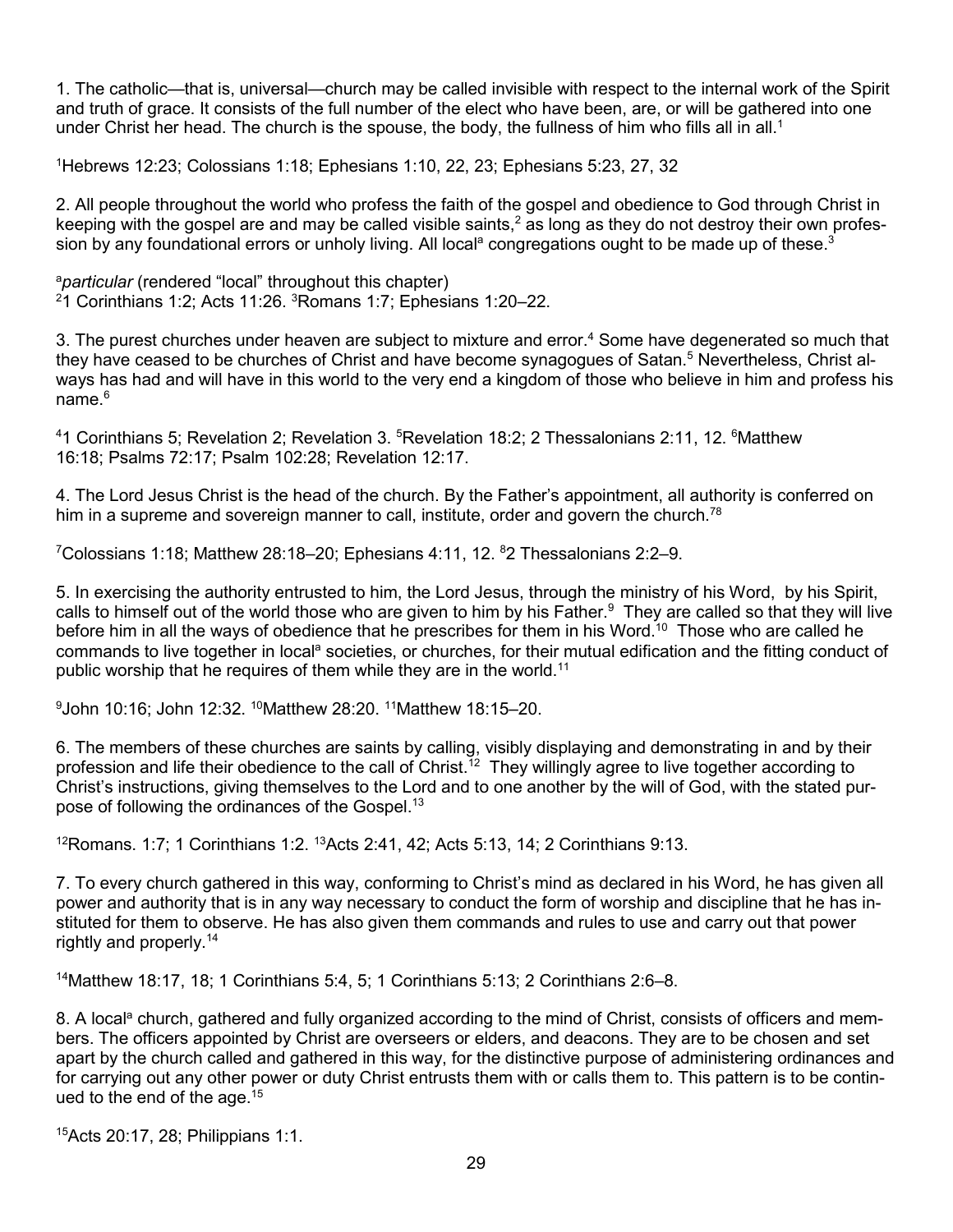9. Christ has appointed the way to call someone prepared and gifted by the Holy Spirit to the office of overseer or elder in a church. He must be chosen by the collective vote of the church itself.<sup>16</sup> He must then be solemnly set apart by fasting and prayer. The body of elders of the church must lay hands on him if there are any already in place.<sup>17</sup> A deacon must be chosen by the same kind of vote and set apart by prayer and laying on of hands as well. $18$ 

16Acts 14:23. 171 Timothy 4:14. 18Acts 6:3, 5, 6.

10. The work of pastors is to give constant attention to the service of Christ in his churches in the ministry of the word and prayer. They are to watch over the souls of church members as those who must give an account to Christ.<sup>19</sup> The churches to whom they minister must not only give them all due respect but also must share with them from all their good things according to their ability.<sup>20</sup> They must do this so their pastors may have a comfortable living without having to be entangled in secular matters<sup>21</sup> and so they can show hospitality to others.<sup>22</sup> This is required by the law of nature and by the explicit command of our Lord Jesus, who has ordained that those who preach the Gospel should earn their living by the Gospel. $^{23}$ 

<sup>19</sup>Acts 6:4; Hebrews 13:17. <sup>20</sup>1 Timothy 5:17, 18; Galatians 6:6, 7. <sup>21</sup>2 Timothy 2:4. <sup>22</sup>1 Timothy 3:2. <sup>23</sup>1 Corinthians 9:6–14.

11. Although overseers or pastors of churches must be engaged in preaching the word as a function of their office, yet the work of preaching the word is not totally restricted to them. Others who are also gifted and prepared by the Holy Spirit for it and approved and called by the church may and should preach.<sup>24</sup>

24Acts 11:19–21; 1 Peter 4:10, 11.

12. All believers are obligated to join themselves to local<sup>a</sup> churches when and where they have the opportunity. Likewise, all who are admitted to the privileges of a church are also subject to the discipline<sup>b</sup> and government of it, according to the rule of Christ.<sup>25</sup>

### b *censures*

 $251$  Thessalonians 5:14; 2 Thessalonians 3:6, 14, 15.

13. Church members who have been offended and have performed their duty concerning the person by which they are offended, should not disrupt any church action or absent themselves from the assemblies of the church or administration of any ordinances because of the offence at any of their fellow members. Instead, they should look to Christ in the further action of the church. $26$ 

 $26$ Matthew 18:15–17; Ephesians 4:2, 3.

14. Every church and all its members are obligated to pray continually for the good and prosperity of all churches of Christ in every place.27 They must also—at every opportunity within the limits of their stations and callings—exercise their gifts and graces to benefit every church. Also, when churches are raised up by the providence of God, insofar as they enjoy opportunity and favorable circumstances for it, they should have fellowship $\text{c}$  among themselves for their peace, growth in love, and mutual edification.<sup>28</sup>

c *communion*, implying formal association  $27$ Ephesians 6:18; Psalms 122:6.  $28$ Romans 16:1, 2; 3 John 8-10.

15. Cases of difficulties or differences—doctrinal or administrative—may arise, touching on the peace, union, and edification of all churches in general or an individual church. Other cases may occur when a member or members of a church are injured in or by disciplinary action that is not in keeping with truth and order. In such cases, it is according to the mind of Christ for many churches having fellowship<sup>c</sup> together to meet through their messengers to consider and give their advice concerning the issue in dispute and to report their advice to all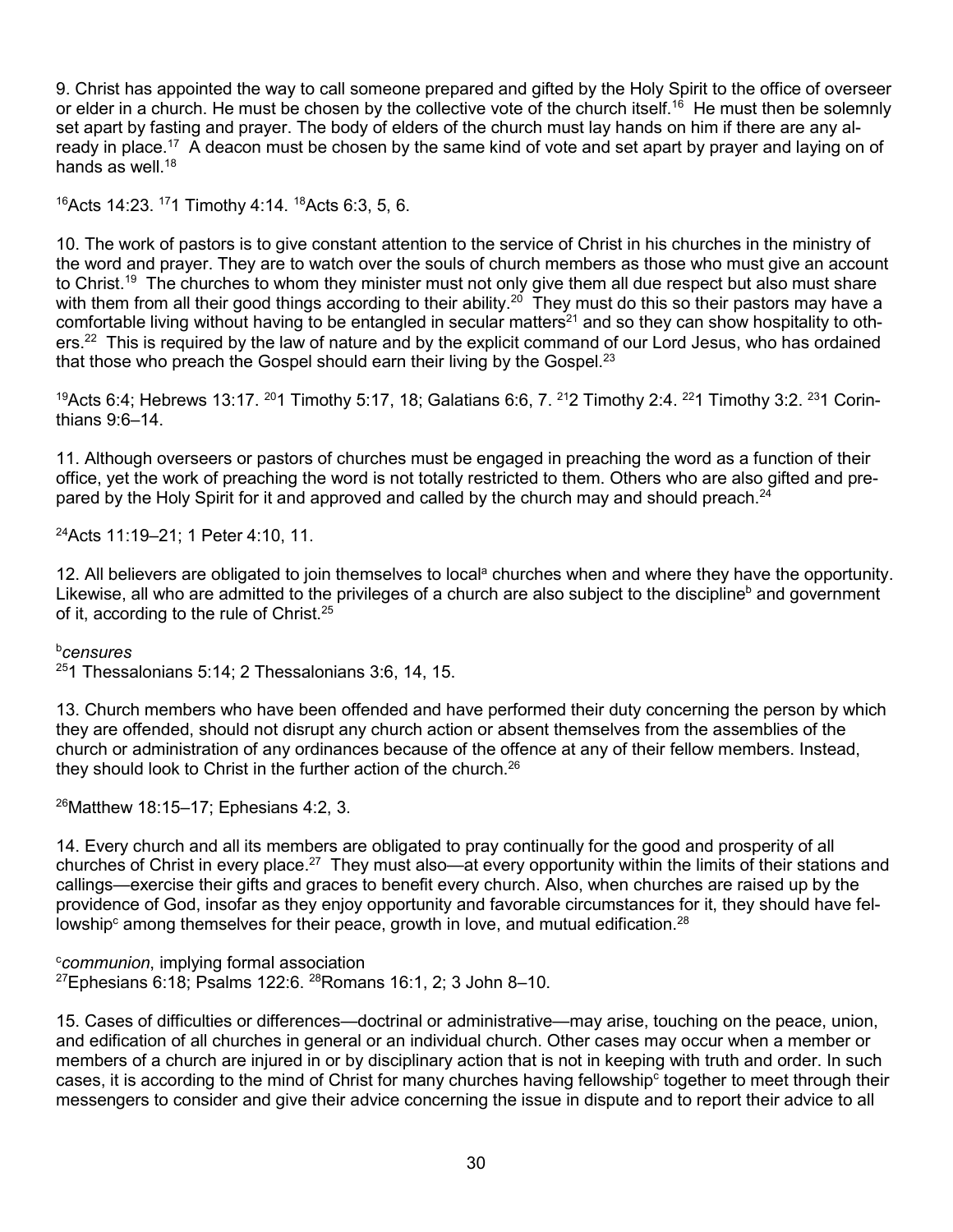the churches concerned.<sup>29</sup> Nevertheless, these assembled messengers are not entrusted with any church authority, strictly speaking. Neither do they have any jurisdiction over the churches themselves, to exercise any discipline either over any churches or individuals or to impose their decision on the churches or officers.<sup>30</sup>

<sup>29</sup>Acts 15:2, 4, 6, 22, 23, 25. <sup>30</sup>2 Corinthians 1:24; 1 John 4:1.

## Chapter 27 - The Communion of Saints

1. All saints are united to Jesus Christ their head by his Spirit and by faith, although this does not make them one person with him. They have fellowship in his graces, sufferings, death, resurrection, and glory.<sup>1</sup> Since they are united to one another in love, they have communion in each other's gifts and graces<sup>2</sup> and are obligated to carry out these duties, both public and private, in an orderly way to promote their mutual good, both in the inner and outer aspects of their lives.<sup>3</sup>

11 John 1:3; John 1:16; Philippians 3:10; Romans 6:5, 6. <sup>2</sup>Ephesians 4:15, 16; 1 Corinthians 12:7; 1 Corinthians 3:21–23. <sup>3</sup> 1 Thessalonians 5:11, 14; Romans 1:12; 1 John 3:17, 18; Galatians 6:10.

2. Saints by profession are obligated to maintain a holy fellowship and communion in worshiping God and in performing other spiritual services that promote their mutual edification.<sup>4</sup> They are to aid each other in material things according to their various abilities and needs.<sup>5</sup> They should especially exercise communion in the relationships they have in their families<sup>6</sup> and churches.<sup>7</sup> Yet the rule of the gospel also directs them, as God provides opportunity, to extend their sharing to the whole household of faith, to all those who in every place call upon the name of the Lord Jesus. Nevertheless, their communion with one another as saints does not take away or infringe on the title or individual ownership that people have in their goods and possessions. $8$ 

<sup>4</sup>Hebrews 10:24, 25; Hebrews 3:12, 13. <sup>5</sup>Acts 11:29, 30. <sup>6</sup>Ephesians 6:4. <sup>7</sup>1 Corinthians 12:14–27. <sup>8</sup>Acts 5:4; Ephesians 4:28.

### Chapter 28 - Baptism and the Lord's Supper

1. Baptism and the Lord's Supper are ordinances of positive and sovereign institution. They are appointed by the Lord Jesus the only lawgiver and are to be continued in his church to the end of the age.<sup>1</sup>

1 Matthew 28:19, 20; 1 Corinthians 11:26.

2. These holy appointments are to be administered only by those who are qualified and called to administer them, according to the commission of Christ.<sup>2</sup>

2 Matthew 28:19; 1 Corinthians 4:1.

### Chapter 29 - Baptism

1. Baptism is an ordinance of the New Testament, ordained by Jesus Christ. To those baptized it is a sign of their fellowship with him in his death and resurrection, of their being grafted into him,<sup>1</sup> of remission of sins,<sup>2</sup> and of submitting themselves to God through Jesus Christ to live and walk in newness of life.<sup>3</sup>

 $1$ Romans 6:3–5; Colossians 2:12; Galatians 3:27.  $2$ Mark 1:4; Acts 22:16.  $3$ Romans 6:4.

2. Those who personally profess repentance toward God and faith in and obedience to our Lord Jesus Christ are the only proper subjects of this ordinance.<sup>4</sup>

4 Mark 16:16; Acts 8:36, 37; Acts 2:41; Acts 8:12; Acts 18:8.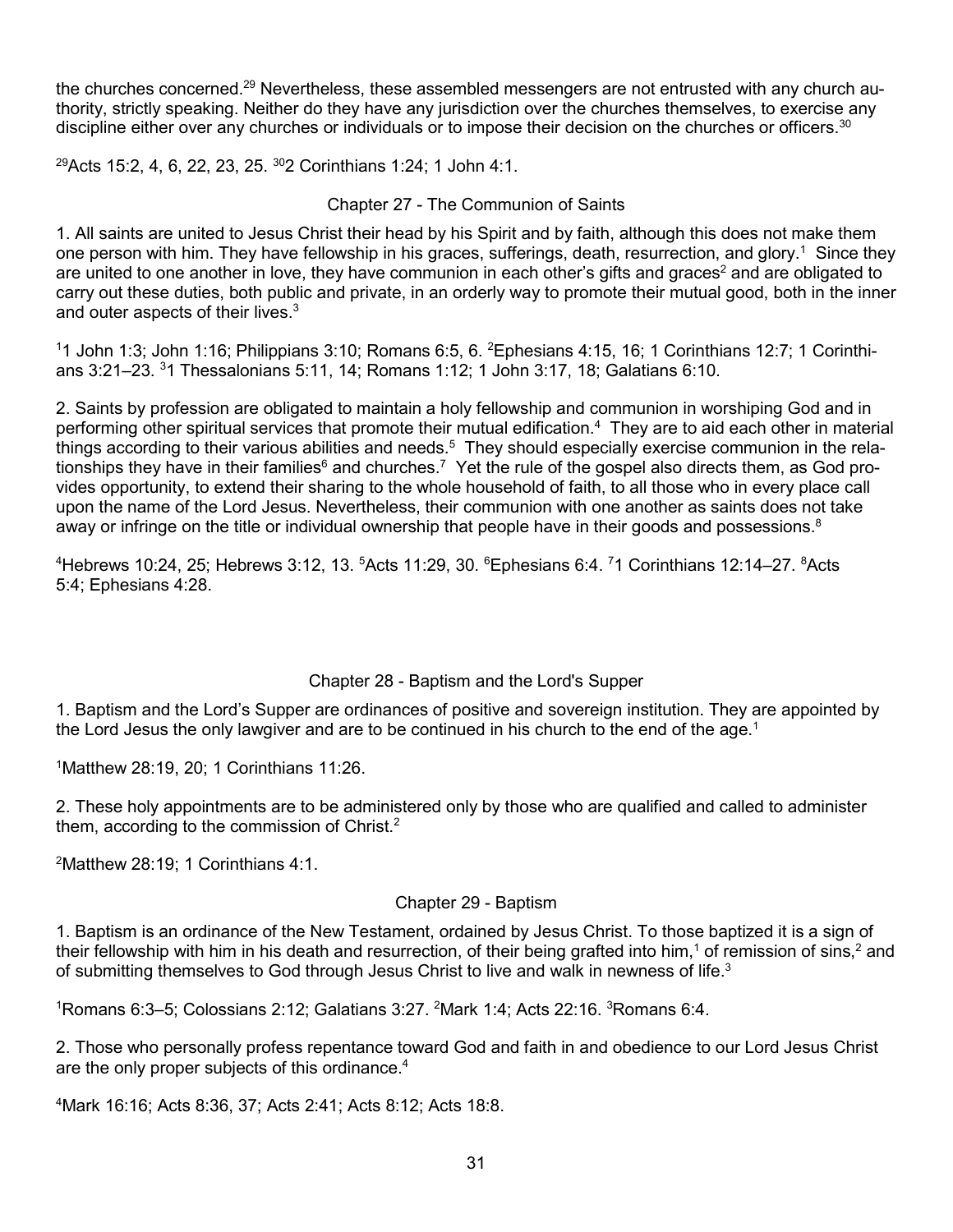3. The outward element to be used in this ordinance is water, in which the individual is to be baptized in the name of the Father, and of the Son, and of the Holy Spirit.<sup>5</sup>

5 Matthew 28:19, 20; Acts 8:38.

4. Immersion, or dipping of the person in water, is necessary for this ordinance to be administered properly.<sup>6</sup>

6 Matthew 3:16; John 3:23.

## Chapter 30 - The Lord's Supper

1. The supper of the Lord Jesus was instituted by him the same night he was betrayed. It is to be observed in his churches to the end of the age as a perpetual remembrance and display of the sacrifice of himself in his death.<sup>1</sup> It is given for the confirmation of the faith of believers in all the benefits of Christ's death, their spiritual nourishment and growth in him, and their further engagement in and to all the duties they owe him. The supper is to be a bond and pledge of their communion with Christ and each other.<sup>2</sup>

1 1 Corinthians 11:23–26. <sup>2</sup> 1 Corinthians 10:16, 17, 21.

2. In this ordinance Christ is not offered up to his Father, nor is any real sacrifice made at all for remission of sin of the living or the dead. It is only a memorial of the one offering Christ made of himself on the cross once for all.<sup>3</sup> It is also a spiritual offering of the highest possible praise to God for that sacrifice.<sup>4</sup> Thus, the Roman Catholic sacrifice of the mass (as they call it) is utterly detestable and detracts from Christ's own sacrifice, which is the only propitiation for all the sins of the elect.

3 Hebrews 9:25, 26, 28. <sup>4</sup> 1 Corinthians 11:24; Matthew 26:26, 27.

3. In this ordinance the Lord Jesus has appointed his ministers to pray and to bless the elements of bread and wine and in this way to set them apart from a common to a holy use. They are to take and break the bread, take the cup, and give both to the communicants while also participating themselves.<sup>5</sup>

5 1 Corinthians 11:23–26, etc.

4. Denying the cup to the people, worshipping the elements, lifting them up or carrying them around for adoration, or reserving them for some pretended religious use are all contrary to the nature of this ordinance and to the institution of Christ<sup> $6$ </sup>

6 Matthew 26:26–28; 15:9; Exodus 20:4, 5.

5. The outward elements in this ordinance, properly set apart for the use ordained by Christ, have such a relationship to Christ crucified that they are sometimes called—truly though figuratively—by the names of the things they represent, that is, the body and blood of Christ.<sup>7</sup> However, in substance and nature they still remain truly and only bread and wine, as they were before.<sup>8</sup>

 $71$  Corinthians 11:27.  $81$  Corinthians 11:26-28.

6. The doctrine commonly called transubstantiation teaches that the substance of bread and wine is changed into the substance of Christ's body and blood by the consecration of a priest or some other way. This doctrine is hostile not only to Scripture<sup>9</sup> but also to common sense and reason. It destroys the nature of the ordinance and has been and is the cause of many kinds of superstitions and of gross idolatries.<sup>10</sup>

9 Acts 3:21; Luke 24:6, 39. 101 Corinthians 11:24, 25.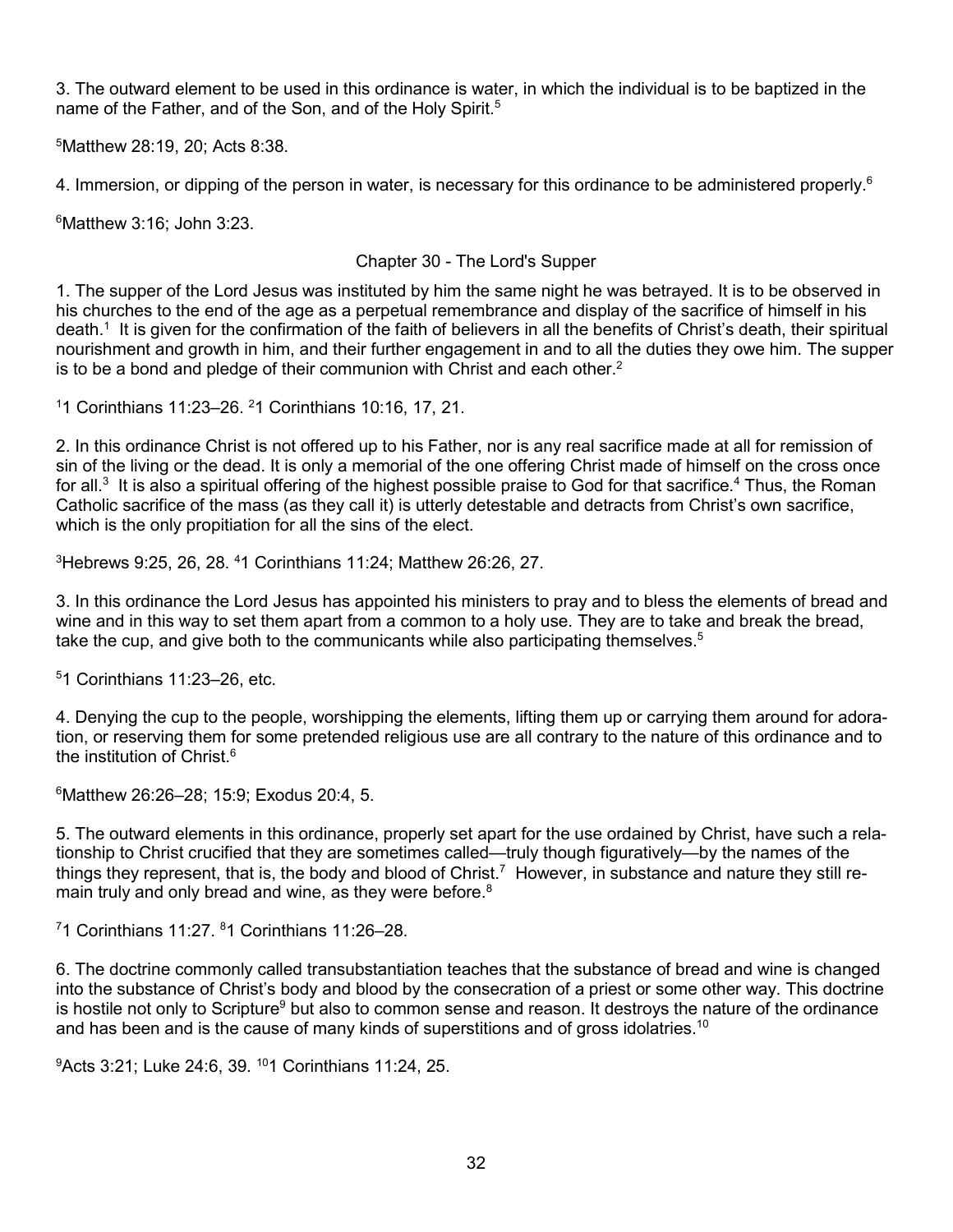7. Worthy recipients who outwardly partake of the visible elements in this ordinance also by faith inwardly receive and feed on Christ crucified and all the benefits of his death. They do so really and truly, yet not physically and bodily but spiritually. The body and blood of Christ are not present bodily or physically in the ordinance but spiritually to the faith of believers, just as the elements themselves are present to their outward senses<sup>11</sup>

111 Corinthians 10:16; 11:23–26.

8. All ignorant and ungodly people are unfit to enjoy communion with Christ and are thus unworthy of the Lord's table. As long as they remain in this condition, they cannot partake of these holy mysteries or be admitted to the Lord's table without committing a great sin against Christ.<sup>12</sup> All those who receive the supper unworthily are guilty of the body and blood of the Lord, eating and drinking judgment on themselves.<sup>13</sup>

 $122$  Corinthians 6:14, 15.  $131$  Corinthians 11:29; Matthew 7:6.

Chapter 31 - The State of Humanity after Death and the Resurrection of the Dead

1. The bodies of those who have died return to dust and undergo destruction.<sup>1</sup> But their souls neither die nor sleep, because they have an immortal character<sup>a</sup>, and immediately return to God who gave them.<sup>2</sup> The souls of the righteous are then made perfect in holiness and are received into paradise. There they are with Christ and behold the face of God in light and glory while they wait for the full redemption of their bodies.<sup>3</sup> The souls of the wicked are thrown into hell, where they remain in torment and utter darkness, reserved for the judgment of the great day.4 The Scripture recognizes no place other than these two for souls separated from their bodies.

a *subsistence*; i.e., souls are not subject to dissolution

<sup>1</sup>Genesis 3:19; Acts 13:36. <sup>2</sup>Ecclesiastes 12:7. <sup>3</sup>Luke 23:43; 2 Corinthians 5:1, 6,8; Philippians 1:23; Hebrews 12:23. <sup>4</sup> Jude 6, 7; 1 Peter 3:19; Luke 16:23, 24.

2. At the last day, those saints who are found alive will not sleep but will be changed.5 All the dead will be raised up with the very same bodies, not different ones,<sup>6</sup> though they will have different qualities. Their bodies will be united again to their souls forever.<sup>7</sup>

<sup>5</sup>1 Corinthians 15:51, 52; 1 Thessalonians 4:17. <sup>6</sup>Job 19:26, 27. <sup>7</sup>1 Corinthians 15:42, 43.

3. The bodies of the unjust will be raised by the power of Christ to dishonor. By his Spirit the bodies of the just will be raised to honor and will be made like Christ's own glorious body.<sup>8</sup>

## 8 Acts 24:15; John 5:28, 29; Philippians 3:21.

### Chapter 32 - The Last Judgment

1. God has appointed a day in which he will judge the world in righteousness by Jesus Christ,<sup>1</sup> to whom all power and judgment is given by the Father. In that day, the apostate angels will be judged.<sup>2</sup> So also, all people who have lived on the earth will appear before the judgment seat of Christ, to give an account of their thoughts, words, and deeds and to receive a reckoning according to what they have done in the body, whether good or evil.3

<sup>1</sup>Acts 17:31; John 5:22, 27. <sup>2</sup>1 Corinthians 6:3; Jude 6.  $32$  Corinthians 5:10; Ecclesiastes 12:14; Matthew 12:36; Romans 14:10, 12; Matthew 25:32–46.

2. God's purpose for appointing this day is to manifest the glory of his mercy in the eternal salvation of the elect, and of his justice in the eternal damnation of the reprobate, who are wicked and disobedient.<sup>4</sup> For at that time the righteous will go into everlasting life and receive fullness of joy and glory with everlasting rewards in the presence of the Lord. But the wicked, who do not know God and do not obey the gospel of Jesus Christ, will be thrown into everlasting torments<sup>5</sup> and punished with everlasting destruction, away from the presence of the Lord and from the glory of his power.<sup>6</sup>